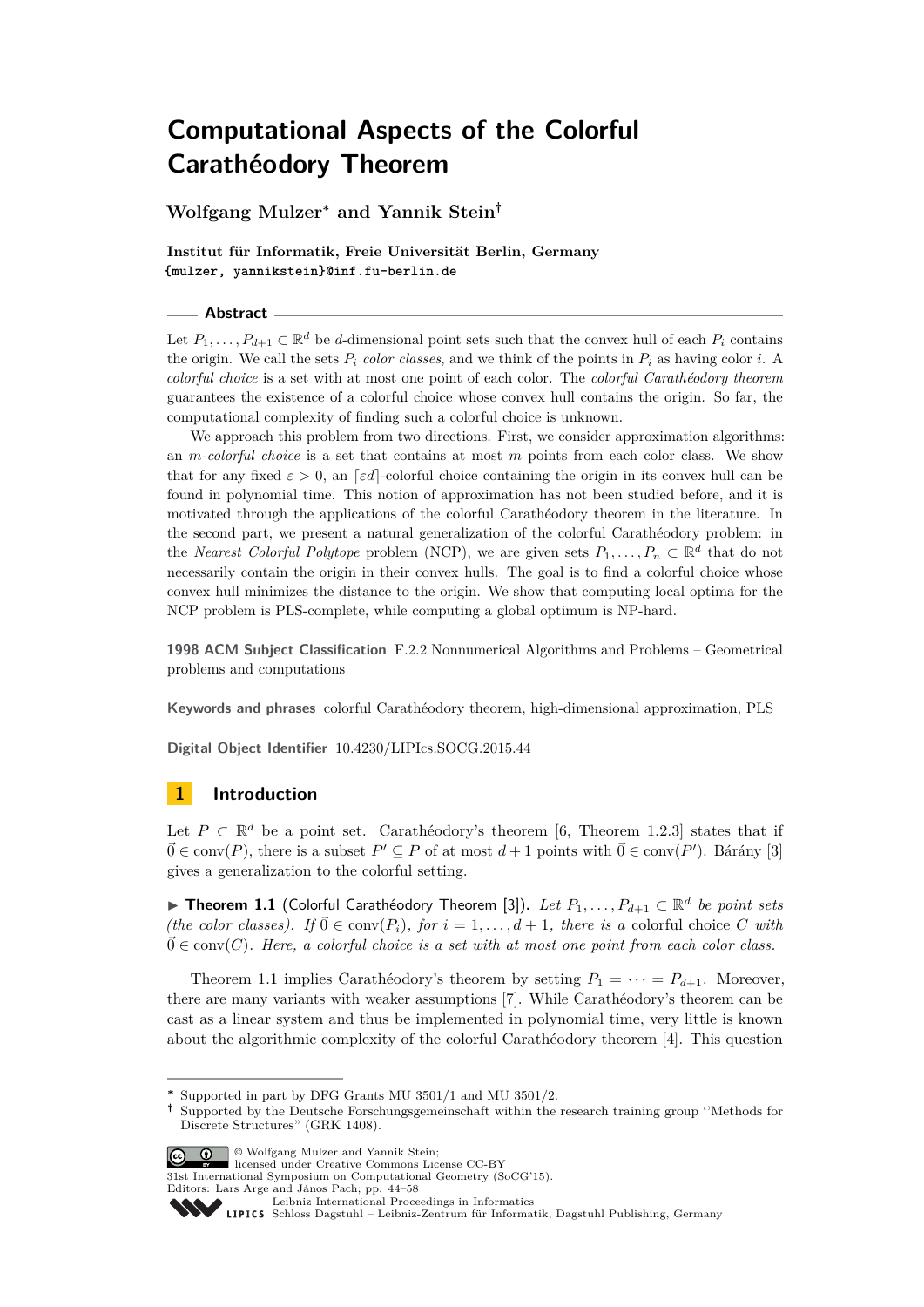is particularly interesting because Sarkaria's proof  $[13]$  of Tverberg's theorem<sup>[1](#page-1-0)</sup>  $[15]$  gives a polynomial-time reduction from computing Tverberg partitions to computing a colorful choice with the origin in its convex hull. Both problems lie in *Total Function NP* (TFNP), the complexity class of total search problems that can be solved in non-deterministic polynomial time. It is well known that no problem in TFNP is NP-hard unless  $NP = \text{coNP}$  [\[5\]](#page-14-7). Recently, Meunier and Sarrabezolles [\[8\]](#page-14-8) have shown that a related problem is complete for a subclass of TFNP: given  $d+1$  pairs of points  $P_1, \ldots, P_{d+1} \in \mathbb{Q}^d$  and a colorful choice that contains the origin in its convex hull, it is PPAD-complete [\[12\]](#page-14-9) to find another colorful choice that contains the origin in its convex hull.

Since we have no exact polynomial-time algorithms for the colorful Carathéodory theorem, approximation algorithms are of interest. This was first considered by Bárány and Onn [\[4\]](#page-14-3) who described how to find a colorful choice whose convex hull is "close" to the origin. Let *ε, ρ >* 0 be parameters. We call a set *ε-close* if its convex hull has distance at most *ε* to the origin. Given sets  $P_1, \ldots, P_{d+1} \in \mathbb{Q}^d$  s.t. (i) each  $P_i$  contains a ball of radius  $\rho$  centered at the origin in its convex hull, (ii) all points  $p \in P_i$  fulfill  $1 \le ||p|| \le 2$ , and (iii) the points in all sets can be encoded using L bits, one can find a colorful choice C that is  $\varepsilon$ -close to the origin in time poly $(L, \log(1/\varepsilon), 1/\rho)$  on the WORD-RAM with logarithmic costs. If  $1/\rho = O(\text{poly}(L))$ , the algorithm actually finds a colorful choice with the origin in its convex hull.

However, when using the colorful Carathéodory theorem in the proof of another statement, it is often crucial that the convex hull of the colorful choice contains the origin. Being "close" is not enough. On the other hand, allowing multiple points from each color class may have a natural interpretation in the reduction. For example, this is the case in Sarkaria's proof [\[13\]](#page-14-5) of Tverberg's theorem, in the proof of the First Selection Lemma[2](#page-1-1) [\[6,](#page-14-0) Theorem 9.1.1], and in the proof of the colorful Kirchberger theorem[3](#page-1-2) [\[2\]](#page-14-10). This motivates a different notion of approximation: we need a "colorful" set with the origin in its convex hull, but we may take more than one point from each color. More formally, given a parameter *m* and sets  $P_1, \ldots, P_{d+1} \in \mathbb{Q}^d$ , find a set *C* s.t.  $\vec{0} \in \text{conv}(C)$  and s.t. for all  $P_i$ , we have  $|C \cap P_i| \leq m$ . In contrast to the setting considered by Bárány and Onn, we have no general position assumption. Surprisingly, this notion does not seem to have been studied before.

Coming from another direction, as a first step towards understanding what makes the problem hard, we consider the *Nearest Colorful Polytope (NCP) problem*, a natural generalization inspired by the proof of Theorem [1.1.](#page-0-0) Given color classes  $P_1, \ldots, P_n \subset \mathbb{R}^d$ , not necessarily containing the origin in their convex hulls, find a colorful choice whose convex hull minimizes the distance to the origin. We study two variants: the local search problem, where we want to find a colorful choice whose convex hull cannot be brought closer to the origin by exchanging a *single* point with another point of the same color; and the global search problem, where we want to compute a colorful choice with minimum distance to the origin. We refer to these problems as L-NCP and G-NCP, respectively. L-NCP is particularly interesting since Bárány's proof of the colorful Carathéodory theorem gives a local search algorithm. The NP-hardness proof of G-NCP settles an open problem by Bárány and Onn [\[4\]](#page-14-3). This question was also answered independently by Meunier and Sarrabezolles [\[8\]](#page-14-8).

<span id="page-1-0"></span><sup>&</sup>lt;sup>1</sup> Tverberg's theorem states that a point set  $P \subset \mathbb{R}^d$  can be partitioned into  $\frac{|P|}{(d+1)}$  sets whose convex hulls have a nonempty intersection.

<span id="page-1-1"></span><sup>&</sup>lt;sup>2</sup> Let  $P \subset \mathbb{R}^d$ . Then, the First Selection Lemma guarantees that there is a point contained in "many" simplices that are defined by  $d+1$  points in  $P$ .

<span id="page-1-2"></span><sup>&</sup>lt;sup>3</sup> The colorful Kirchberger theorem says that given "many" Tverberg partitions, there is a Tverberg partition containing exactly one point from each Tverberg partition.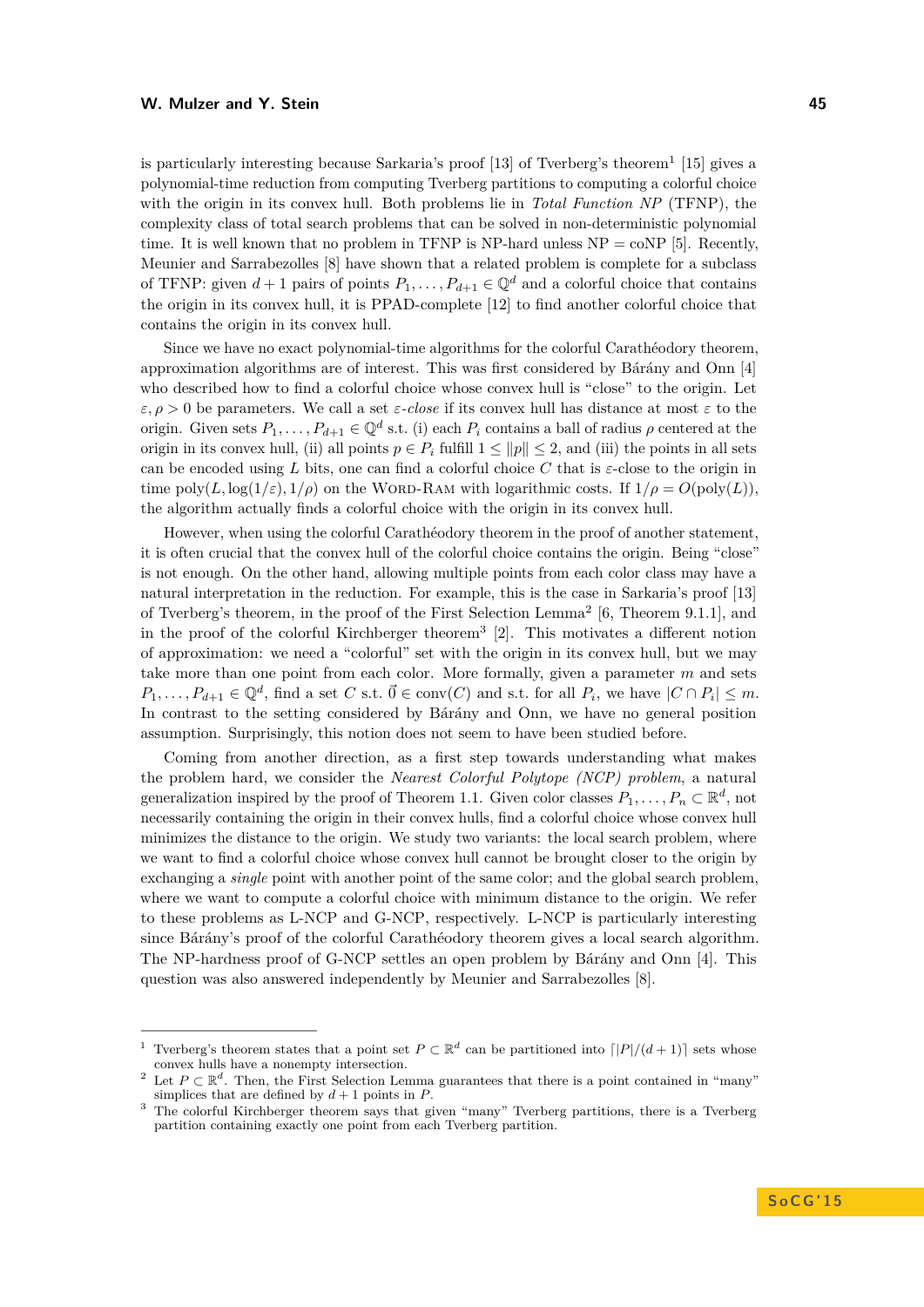# **1.1 Our Results**

Given sets  $P_1, \ldots, P_n \subset \mathbb{R}^d$ , we call a set C containing at most *m* points from each set  $P_i$ an *m-colorful choice*. A 1-colorful choice is also called *perfect colorful choice*. All presented algorithms are analyzed on the Real-Ram model with unit costs. We begin with an approximation algorithm based on a simple dimension reduction argument.

<span id="page-2-0"></span>▶ **Proposition 1.2.** *Let*  $P_1, \ldots, P_{\lfloor d/2 \rfloor + 1} \subset \mathbb{R}^d$  *be*  $\lfloor d/2 \rfloor + 1$  *sets of size at most*  $d + 1$  *that each contain the origin in their convex hulls. Then, a*  $\left(\frac{d}{2}+1\right)$ *-colorful choice containing the origin in its convex hull can be computed in*  $O(d^5)$  *time.* 

Generalizing the algorithm from Proposition [1.2,](#page-2-0) we can further improve the approximation guarantee by repeatedly combining approximations for lower dimensional linear subspaces. This can be seen as a counterpart to Mulzer and Werner's approximation algorithm for Tverberg partitions [\[11\]](#page-14-11).

<span id="page-2-1"></span>▶ **Theorem 1.3.** Let  $P_1, \ldots, P_{d+1} \subset \mathbb{R}^d$  be sets of size at most  $d+1$  s.t.  $\vec{0} \in \text{conv}(P_i)$  for all  $i = 1, \ldots, d + 1$ . Then, for any  $\varepsilon = \Omega(d^{-1/6})$ , an  $[\varepsilon d]$ -colorful choice containing the origin *in its convex hull can be computed in*  $d^{O((1/\varepsilon) \ln(1/\varepsilon))}$  *time.* 

In particular, for any constant  $\varepsilon$  the algorithm from Theorem [1.3](#page-2-1) runs in polynomial time. Given  $\Theta(d^2 \log d)$  color classes, we can also improve the naive  $d^{O(d)}$  algorithm for finding a perfect colorful choice. This algorithm follows the structure of Miller and Sheehy's approximation algorithm for Tverberg partitions [\[10\]](#page-14-12).

<span id="page-2-2"></span>▶ **Proposition 1.4.** *Let*  $P_1, \ldots, P_n \subset \mathbb{R}^d$  *be*  $n = \Theta(d^2 \log d)$  *sets of size at most*  $d + 1$  *s.t.*  $\vec{0} \in \text{conv}(P_i)$ , for  $i = 1, \ldots, n$ . Then, a perfect colorful choice can be computed in  $d^{O(\log d)}$ *time.*

On the other hand, if we are given only two color classes, we can achieve a  $d - \Theta(\sqrt{d})$ approximation guarantee. Note that a  $\left[\frac{d+1}{2}\right]$ -colorful choice is the best possible in this scenario if we assume general position.

<span id="page-2-3"></span>**► Proposition 1.5.** Let  $P, Q \subset \mathbb{R}^d$  be two sets of size at most  $d+1$  that contain the origin  $\blacktriangleright$  *Proposition 1.3. Let*  $P, Q \subseteq \mathbb{R}$  *be two sets of size at most*  $a + 1$  *that contain the origin* in their convex hulls. Then, a  $(d - \Theta(\sqrt{d}))$ -colorful choice can be computed in  $O(d^4)$  time.

On the hardness side, we show that a generalization of the colorful Carathéodory problem, the *Local Search Nearest Colorful Polytope (L-NCP)* problem, is complete for the complexity class *polynomial-time local search* (PLS). Using essentially the same reduction, we can also prove that finding a global optimum for NCP (G-NCP) is NP-hard and answer a question by Bárány and Onn [\[4\]](#page-14-3).

- <span id="page-2-4"></span>▶ Theorem 1.6. *L-NCP is PLS-complete.*
- <span id="page-2-5"></span>▶ **Theorem 1.7.** *G-NCP is NP-hard.*

## **2 Approximating the Colorful Carathéodory Theorem**

Throughout the paper, we denote for a given point set  $P = \{p_1, \ldots, p_n\} \subset \mathbb{R}^d$  by

- $\text{span}(P) = \{\sum_{i=1}^n \alpha_i p_i \mid \alpha_i \in \mathbb{R}\}\$ its linear span and by  $\text{span}(P)^{\perp} = \{v \in \mathbb{R}^d \mid \forall p \in \mathbb{R}\}$
- $span(P): \langle v, p \rangle = 0$ } the subspace orthogonal to span(*P*);
- $\text{aff}(P) = \left\{ \sum_{i=1}^n \alpha_i p_i \mid \alpha_i \in \mathbb{R}, \sum_{i=1}^n \alpha_i = 1 \right\}$  its affine hull;
- $pos(P) = {\sum_{i=1}^{n} \mu_i p_i \mid \mu_i \ge 0}$  all linear combinations with nonnegative coefficients;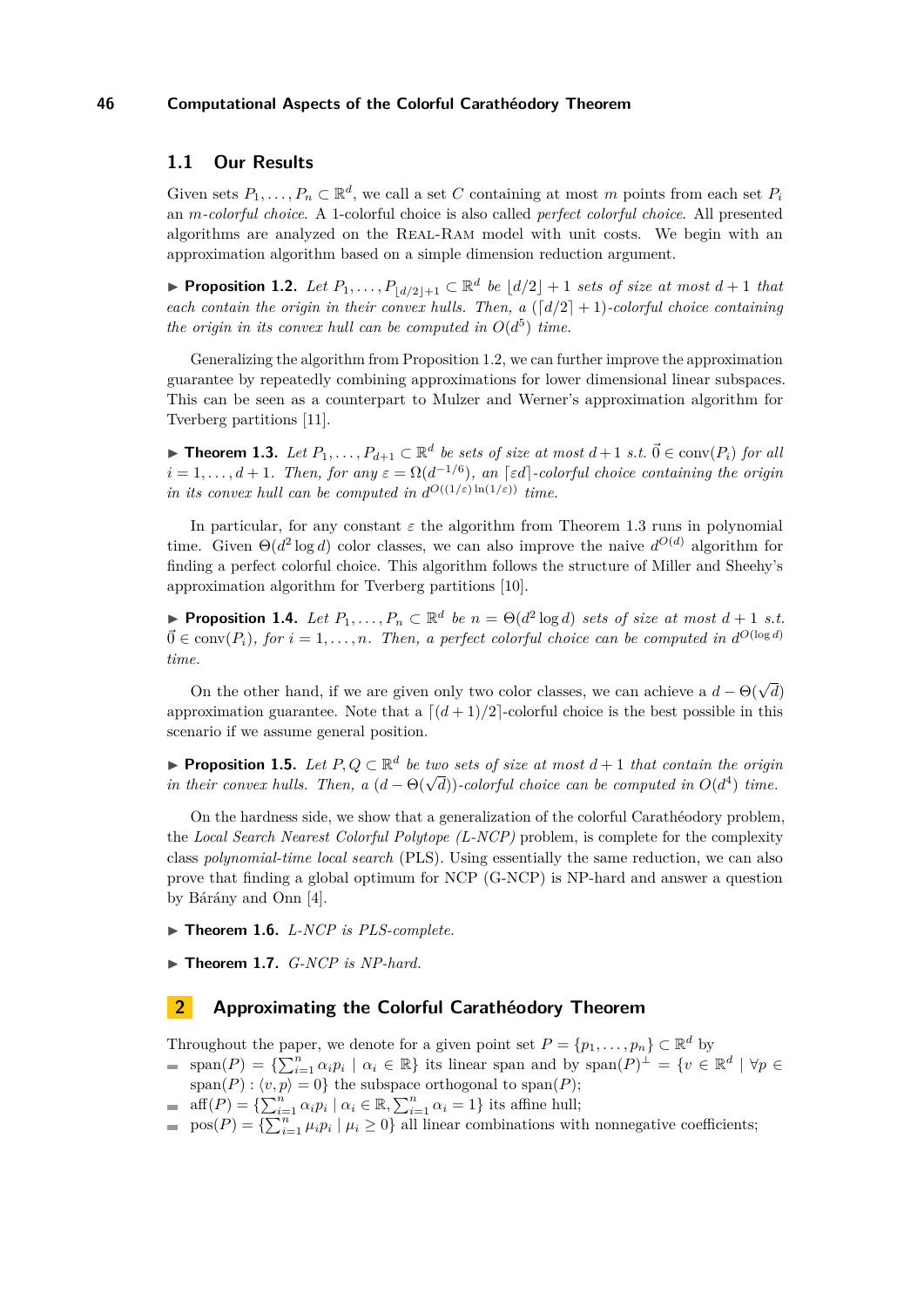conv $(P) = \{\sum_{i=1}^{n} \lambda_i p_i \mid \lambda_i \geq 0, \sum_{i=1}^{n} \lambda_i = 1\}$  its convex hull; and by  $\equiv$  dim(*P*) the dimension of span(*P*).

Furthermore, we say that a set  $P \subset \mathbb{R}^d$  is in *general position* if for every  $k \leq d$ , no  $k + 2$ points lie in a *k*-flat *and* if no proper subset of *P* contains the origin in its convex hull. We also use the following constructive version of Carathéodory's theorem:

<span id="page-3-1"></span>▶ **Lemma 2.1.** *Let*  $P \subset \mathbb{R}^d$  *be a set of*  $O(d)$  *points that contains the origin in its convex hull.* In  $O(d^4)$  *time, we can find a subset*  $P' \subseteq P$  *of at most*  $d+1$  *points in general position* such that  $P'$  contains the origin in its convex hull.

## **2.1 Simple Approximations**

Since there are no known approximation algorithms for computing *m*-colorful choices, even simple ones are of interest to gain some intuition for the problem. It is a straightforward exercise to show that a  $(d-1)$ -colorful choice can be computed in polynomial time. However, even  $m = d - 2$  seems to be nontrivial.

In this section, we present two algorithms that both compute a  $(d+1)/2$ -colorful choice in  $O(d^5)$  time, but differ in the number of required color classes. The following lemma is the key ingredient of both algorithms. It enables us to replace each color class  $P_i$  by two points  $v_1, v_2$ , so that each point represents half of the points in  $P_i$ . We call the points  $v_1, v_2$ *representatives* for *P<sup>i</sup>* . Now, a perfect colorful choice for the representatives will correspond to a  $\left[$  $\frac{d+1}{2}$ -colorful choice for the original points. The presented algorithms differ only in the way the perfect colorful choice is computed for this special case of the colorful Carathéodory problem. The first one uses basic linear algebra, while the second one is based on a simple dimension reduction argument.

<span id="page-3-0"></span>**► Lemma 2.2.** Let  $P \subset \mathbb{R}^d$ ,  $2 \leq |P| \leq d+1$ , be a set in general position that contains the *origin in its convex hull. Then, for every partition of P into two sets P*1*, P*2*, there is a vector*  $v \neq \vec{0}$  *s.t.*  $v \in \text{pos}(P_1)$  *and*  $-v \in \text{pos}(P_2)$ *. This vector can be found in*  $O(d^3)$  *time.* 

**Proof.** Write  $\vec{0}$  as  $\vec{0} = \sum_{p \in P} \lambda_p p$ , such that  $\lambda_p \geq 0$  for all  $p \in P$  and such that  $\sum_{p \in P} \lambda_p = 1$ . The coefficients  $\lambda_p$  can be computed in  $O(d^3)$  time. Since P is in general position, we have  $\lambda_p > 0$  for all  $p \in P$ . Set  $v = \sum_{p \in P_1} \lambda_p p$ . By construction, we have  $v \neq \vec{0}$ ,  $v \in \text{pos}(P_1)$ , and  $-v \in \text{pos}(P_2).$ 

In the first algorithm, we partition each set  $P_i$  into two sets  $P_{i,1}, P_{i,2}$  of equal size and apply Lemma [2.2](#page-3-0) to obtain  $d+1$  representatives  $v_1, \ldots, v_{d+1}$ . The set  $\{v_1, \ldots, v_{d+1}\}$  must be linearly dependent. Depending on the sign of the coefficients in the nontrivial  $\vec{0}$ -combination, we replace each representative  $v_i$  by either  $P_{i,1}$  or  $P_{i,2}$ .

<span id="page-3-2"></span>▶ **Proposition 2.3.** Let  $P_1, \ldots, P_{d+1} \subset \mathbb{R}^d$  be  $d+1$  sets s.t.  $|P_i| \leq d+1$  and s.t.  $P_i$  contains *the origin in its convex hull, for*  $i = 1, \ldots, d + 1$ *. Then, a*  $\lceil (d+1)/2 \rceil$ *-colorful choice can be computed in*  $O(d^5)$  *time.* 

**Proof.** First, prune each set  $P_i$ ,  $i = 1, ..., d + 1$ , with Lemma [2.1.](#page-3-1) This requires  $O(d^5)$  time. Assume w.l.o.g. that all sets still contain at least two points (since otherwise at least one set contains the origin). Partition each set  $P_i$  arbitrarily into two sets  $P_{i,1}, P_{i,2}$  of equal size and let  $v_1, \ldots, v_{d+1}$  be the vectors obtained by applying Lemma [2.2](#page-3-0) to the partitions. Since these vectors are linearly dependent, we can express  $\vec{0}$  as  $\vec{0} = \sum_{i=1}^{d+1} \mu_i v_i$  where  $\mu_j \neq 0$  for at least one  $j \in \{1, \ldots, d+1\}$ . The coefficients  $\mu_i$  can be computed in  $O(d^3)$  time by solving a linear system of equations. For each vector  $v_i$  with  $\mu_i > 0$ , take  $P_{i,1}$  (since  $v_i \in \text{pos}(P_{i,1})$ ),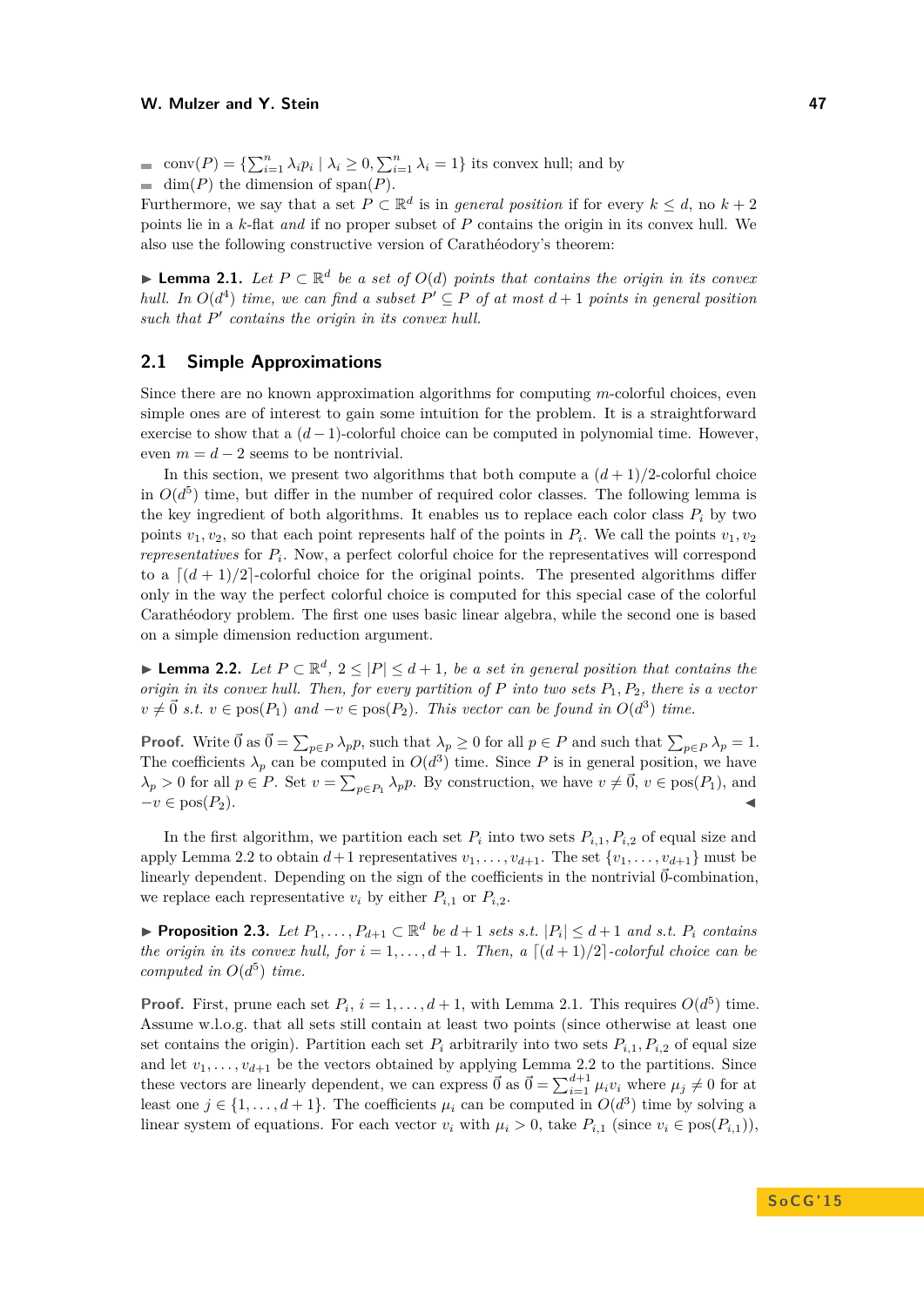<span id="page-4-2"></span><span id="page-4-0"></span>

<span id="page-4-1"></span>**Figure 1 [\(a\)](#page-4-0)** Example of Proposition [2.3](#page-3-2) in two dimensions. The color classes are partitioned into  $P_1 = \{p_1\} \cup \{p_2, p_3\}, P_2 = \{q_3\} \cup \{q_1, q_2\}, \text{ and } P_3 = \{r_1\} \cup \{r_2, r_3\}.$  The set  $C = \{p_1\} \cup \{q_3\} \cup \{r_2, r_3\}$ is a 2-colorful choice. **[\(b\)](#page-4-1)** Example of Proposition [1.2](#page-2-0) in two dimensions. The representative  $v$  is computed for the partition  $P = \{p_2, p_3\} \cup \{p_1\}$ . W.l.o.g. assume *v* lies on the *x*-axis. The set *Q* is a recursively computed approximation that contains the origin in its convex hull if projected onto the *y*-axis. The set  $C = Q \cup \{p_2, p_3\}$  is a 2-colorful choice containing the origin in its convex hull.

otherwise  $P_{i,2}$  (since  $-v_i \in \text{pos}(P_{i,2})$ ). Figure [1](#page-4-2)[\(a\)](#page-4-0) shows an example in two dimensions. The overall running time is dominated by the initial pruning step.

Lemma [2.2](#page-3-0) can also be used to reduce the dimension by one. We repeat this until the dimension is small enough, i.e.,  $\lceil d/2 \rceil$ , and then simply apply Lemma [2.1](#page-3-1) in the low dimensional space. This algorithm requires only  $\frac{d}{2} + 1$  color classes instead of  $d + 1$ . We will generalize it in the next section.

**Proof of Proposition [1.2.](#page-2-0)** We prune  $P_1$  with Lemma [2.1.](#page-3-1) If  $|P_1| = 1$ , we have  $P_1 = \{\vec{0}\}\$ , and *P*<sub>1</sub> is a valid approximation. If  $|P_1| \geq 2$ , we partition  $P_1$  arbitrarily into two sets  $P_{1,1}, P_{1,2}$ of equal size. We apply Lemma [2.2](#page-3-0) to obtain a vector *v*. We project the remaining color classes onto the orthogonal subspace  $\text{span}(v)^\perp$  and recursively compute a  $([d/2]+1)$ -colorful choice  $\tilde{C}$  for the projection. Let  $C'$  be the *d*-dimensional point set corresponding to  $\tilde{C}$ . If the convex hull of *C*<sup> $\prime$ </sup> intersects pos $(v)$ , we set  $C = C' \cup P_{1,2}$  (since  $-v \in \text{pos}(P_{i,2})$ ), otherwise, we set  $C = C' \cup P_{i,1}$  (since  $v \in \text{pos}(P_{i,1})$ ). In both cases, *C* is a ( $\lceil d/2 \rceil + 1$ )-colorful choice with the origin in its convex hull. See Figure  $1(b)$ . If only one color is left, i.e., if we are in dimension  $d - |d/2| = |d/2|$ , we prune this color with Lemma [2.1](#page-3-1) and we return the resulting set of size at most  $\lceil d/2 \rceil + 1$ .

Each invocation of Lemma [2.1](#page-3-1) and of Lemma [2.2](#page-3-0) takes  $O(d^4)$  time. The recursion depth is bounded by  $\left| d/2 \right| + 1$ , which results in a total running time of  $O(d^5)$ , as claimed.

## **2.2 Approximation by Rebalancing**

The algorithm from Proposition [1.2](#page-2-0) prunes half of the points from each color class in a complete run. We generalize this approach in two respects. First, we repeatedly prune points to improve the approximation guarantee. Second, we reduce the dimensionality in each step by more than one to improve the running time.

Let  $P_1, \ldots, P_{d+1} \subset \mathbb{R}^d$  be the color classes and  $\lceil \varepsilon d \rceil$  be the desired approximation guarantee. Throughout the execution of the algorithm, we maintain a temporary approximation  $C \subset P_1 \cup \cdots \cup P_{d+1}$  that contains the origin in its convex hull, but may have more than  $\lceil \varepsilon d \rceil$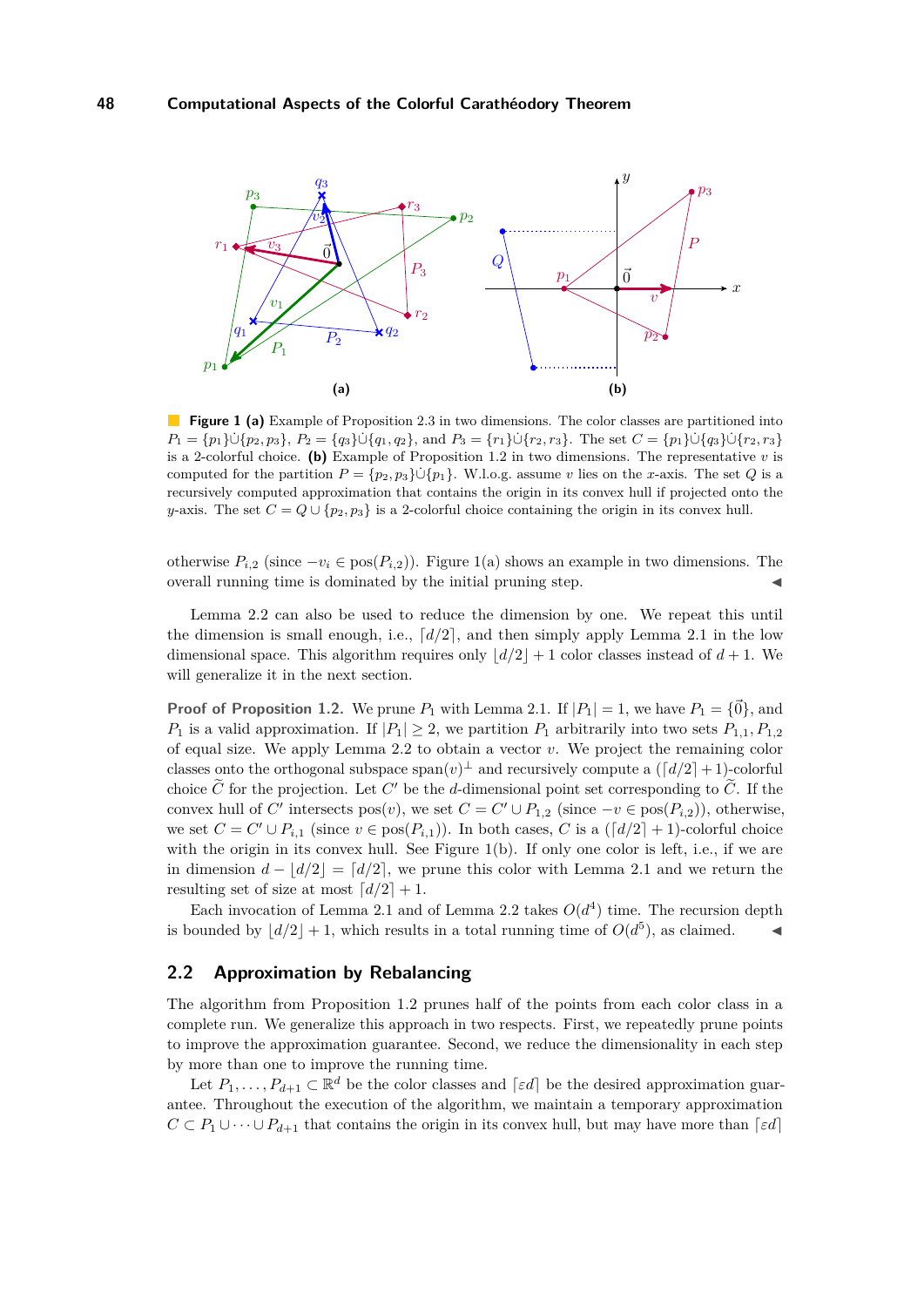## **W. Mulzer and Y. Stein 49**

<span id="page-5-0"></span>**► Lemma 2.4.** *Let*  $C \subset \mathbb{R}^d$ ,  $|C| = k \leq d+1$ , *be a set in general position that contains the origin in its convex hull. Furthermore, let*  $Q \subset \mathbb{R}^d$  *be a set of size*  $O(d)$  *whose orthogonal projection onto*  $\text{span}(C)^{\perp}$  *contains the origin in its convex hull. Then, there is a point*  $c \in C$ *computable in*  $O(d^4)$  *time s.t.*  $\vec{0} \in \text{conv}(Q \cup C \setminus \{c\})$ *.* 

**Proof.** Write Q as  $Q = \{q_1, ..., q_l\}$ . Each  $q_i$  can be expressed as  $\tilde{q}_i + \hat{c}_i$ , where  $\tilde{q}_i$  denotes the orthogonal projection of  $q_i$  onto  $\text{span}(C)^{\perp}$  and  $\hat{c}_i \in \text{span}(C)$ . By our assumption, the origin is a convex combination of  $\tilde{q}_1, \ldots, \tilde{q}_l: \vec{0} = \sum_{i=1}^l \lambda_i \tilde{q}_i$ , where  $\lambda_i \geq 0$  and  $\sum_{i=1}^l \lambda_i = 1$ . Consider the convex combination  $q = \sum_{i=1}^{l} \lambda_i q_i$  of points in *Q* with the same coefficients. Since  $q = \sum_{i=1}^{l} \lambda_i q_i = \sum_{i=1}^{l} \lambda_i (\widetilde{q}_i + \hat{c}_i) = \sum_{i=1}^{l} \lambda_i \hat{c}_i, q$  is contained in span(C).

By our assumption, we have  $\vec{0} \in \text{conv}(C)$ . Since *C* is in general position, this implies  $pos(C) = span(C)$ . Thus, there are  $k-1$  points  $c_{j_1}, \ldots, c_{j_{k-1}}$  in *C* s.t.  $pos(c_{j_1}, \ldots, c_{j_{k-1}})$ contains  $-q$ . We can take  $c \in C$  as the single point that does not appear in  $c_{j_1}, \ldots, c_{j_{k-1}}$ .

This point can be found in  $O(d^4)$  time by solving  $k \leq d+1$  linear equation systems  $L_1, \ldots, L_k$ , where  $L_j$  is defined as  $\sum_{c_i \in C, i \neq j} \alpha_i c_i = -q$ . Since *C* is in general position, all  $(k-1)$ -subsets of *C* are a basis for span(*C*). Thus, the linear systems have unique solutions. Furthermore, because *C* contains the origin in its convex hull, one of the linear systems has a solution with no negative coefficients.

Unfortunately, we cannot control which point is replaced when applying Lemma [2.4.](#page-5-0) We always want to replace a point whose color appears more than  $\lceil \varepsilon d \rceil$  times in *C*. Generalizing Lemma [2.2,](#page-3-0) the next lemma enables us to compute representatives for partitions of arbitrary size. Instead of applying Lemma [2.4](#page-5-0) to *C*, we replace one of the representatives for *C*. By choosing the partition for the representatives appropriately, we can influence the color of the removed points.

<span id="page-5-1"></span>**► Lemma 2.5.** Let  $C \subset \mathbb{R}^d$ ,  $|C| \leq d+1$ , be a set in general position that contains the origin *in its convex hull and let*  $C_1, \ldots, C_m$  *be a partition of*  $C$ *. Then, we can find in*  $O(d^3)$  *time a set*  $C' = \{c'_1, \ldots, c'_m\} \subset \mathbb{R}^d$  *with the following properties:* 1.  $\forall i = 1, \ldots, m$ :  $c_i' \in \text{pos}(C_i) \setminus {\{\vec{0}\}}$ 

2.  $\vec{0} \in \text{conv}(C')$ 

**3.** dim( $C'$ ) =  $m - 1$ 

*We call the points in*  $C'$  representatives *for*  $C$  *with respect to the partition*  $C_1, \ldots, C_m$ *.* 

**Proof.** Since *C* contains the origin in its convex hull, we can write  $\vec{0}$  as  $\vec{0} = \sum_{c \in C} \lambda_c c$ , where all  $\lambda_c > 0$ , since *C* is in general position. Define  $c'_j$  as  $c'_j = \sum_{c \in C_j} \lambda_c c$  for all  $i = 1, \ldots, m$ . Properties 1. and 2. can be easily verified for the set  $C' = \{c'_1, \ldots, c'_m\}$ . Furthermore,  $c'_1$  can be expressed as a linear combination of the other points in  $C'$ :  $c'_1 = -(c'_2 + \cdots + c'_m)$ . Thus,  $\dim(C') < m$ . On the other hand, we have  $\dim(C') \geq m-1$  due to general position. This proves Property 3.

Now, we are ready to put everything together. The algorithm repeatedly replaces points in *C* by a recursively computed approximate colorful choice for a linear subspace. We are given as input the color classes  $P_1, \ldots, P_{d+1} \subset \mathbb{R}^d$ , each containing the origin in its convex hull, a recursion depth threshold  $j_{\text{max}} \in \mathbb{N}$  and two parameter functions  $\mathcal{M}, \mathcal{D} : \mathbb{N}_0 \to \mathbb{N}$  that control the dimension reduction. The first function returns for a given recursion depth the desired approximation guarantee. After completion, the algorithm outputs an  $\mathcal{M}(0)$ -colorful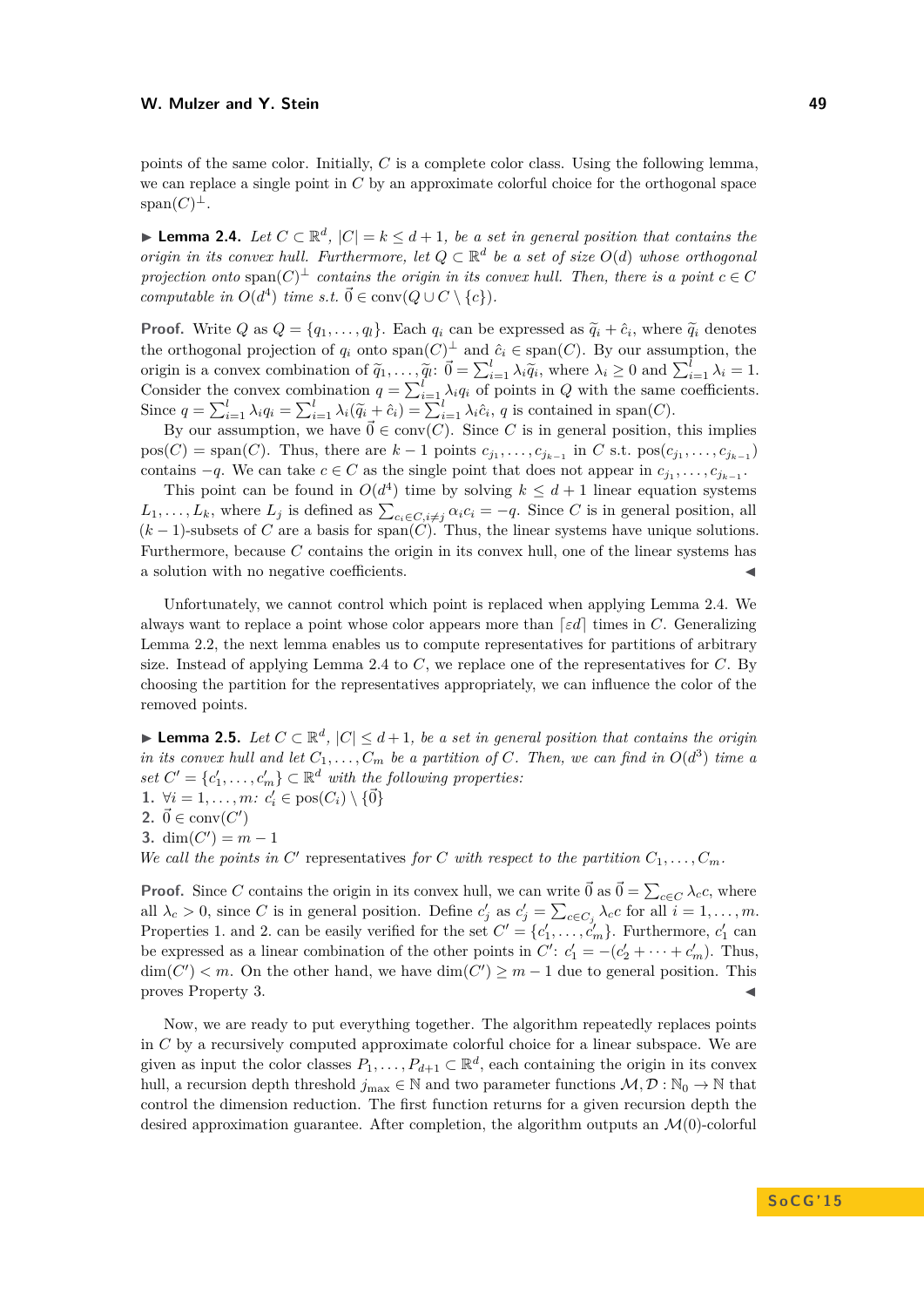choice. The second function,  $\mathcal{D}: \mathbb{N}_0 \to \mathbb{N}$ , controls the dimension reduction. It returns for a given recursion depth  $j$  the desired dimension of the problem. We require the parameter functions to have the following properties.

**► Definition 2.6** (Feasible Parameter Functions). Let  $M, D : \mathbb{N}_0 \to \mathbb{N}$  be two functions. We call  $(M, D)$   $j_{\text{max}}$ -*feasible* if the functions fulfill the following conditions

- **1.** M and D are strictly decreasing over the interval [0*, j<sub>max</sub>* 1] and can be computed in  $O(d^4)$  time;
- **2.**  $\mathcal{D}(0) = d$ ; and
- **3.** for all  $j < j_{max}$ , the following inequalities hold

$$
\left\lfloor \frac{\mathcal{D}(j)+1}{\mathcal{M}(j)-\mathcal{M}(j+1)} \right\rfloor \stackrel{(i)}{\leq} \mathcal{D}(j)-\mathcal{D}(j+1) \stackrel{(ii)}{\leq} \mathcal{M}(j).
$$

Suppose we have a  $j_{\text{max}}$ -feasible pair  $(M, D)$  of parameter functions and we are at recursion depth *j*. As long as the parameter functions are feasible, that is  $j < j_{\text{max}}$ , we apply our dimension reduction argument. Otherwise, we compute a perfect colorful choice by brute-force.

Assume we have not yet reached the recursion depth threshold  $(j < j<sub>max</sub>)$ . That is, the input points are  $\mathcal{D}(j)$ -dimensional and we want to compute an  $\mathcal{M}(j)$ -colorful choice. We initialize the temporary approximation *C* with a complete color class and prune it with Lemma [2.1.](#page-3-1) As long as C is not an  $\mathcal{M}(j)$ -colorful choice, we repeat the following steps: we partition *C* into  $k = \mathcal{D}(j) - \mathcal{D}(j + 1) + 1$  sets  $C_1, \ldots, C_k$ , where the points from each color in *C* are distributed evenly among the *k* sets. Let  $n_i = |P_i \cap C|$  denote the number of points from  $P_i$  in C. Since the parameter functions are feasible, we have  $k \leq \mathcal{M}(j) + 1$ . Hence, each set in the partition contains at least one point from each color class  $P_i$  for which  $n_i \geq \mathcal{M}(j) + 1$ . Applying Lemma [2.5,](#page-5-1) we compute representatives  $C' = \{c'_1, \ldots, c'_k\}$  for this partition. Note that  $\dim(C') = k - 1$  and that  $\dim(\text{span}(C')^{\perp}) = \mathcal{D}(j) - k + 1 = \mathcal{D}(j + 1)$ .

We call a color class  $P_i$  light if  $n_i \leq \mathcal{M}(j) - \mathcal{M}(j+1)$ ; otherwise we call  $P_i$  *heavy*. Light color classes can be reused in the recursion since adding an  $\mathcal{M}(j + 1)$ -colorful choice that consists of points from light color classes to our temporary approximation *C* does not increase the amount of points from any color class over the desired approximation guarantee  $\mathcal{M}(j)$ . We find  $\mathcal{D}(j+1)+1$  light color classes and project these orthogonally onto span $(C')^{\perp}$ . Let  $P_{j_1}, \ldots, P_{j_{\mathcal{D}(j+1)+1}}$  denote the projections. Next, we recursively compute an  $\mathcal{M}(j+1)$ -colorful choice  $\tilde{Q}$  for the space orthogonal to span $(C')$  with  $(\tilde{P}_{j_1}, \ldots, \tilde{P}_{j_{\mathcal{D}(j+1)+1}}, j+1, \mathcal{M}, \mathcal{D}, j_{\max})$ as input. Let *Q* be the point set whose projection gives  $\widetilde{Q}$ . Using Lemma [2.4,](#page-5-0) we compute a point  $c'_{j} \in C'$  s.t. conv $(Q \cup C' \setminus c'_{j})$  contains the origin. We replace the subset  $C_{j}$  of  $C$ by *Q* and prune *C* again with Lemma [2.1.](#page-3-1) Since each representative  $c_i$  is contained in the cone pos $(C_i)$ ,  $Q \cup C \setminus C_j$  still contains the origin in its convex hull and hence the invariant is maintained. Thus, in one iteration of the algorithm, at least one point from each color class  $P_i$  for which  $n_i > \mathcal{M}(i)$  is replaced by points from light color classes. This is repeated until no color class appears more than  $\mathcal{M}(j)$  times in *C*. See Algorithm [2.1](#page-7-0) for pseudocode.

We first prove correctness and afterwards analyze the running time for a specific pair of feasible parameter functions.

<span id="page-6-0"></span>▶ Lemma 2.7 (Correctness of Algorithm [2.1\)](#page-7-0). *Let*  $P_1, \ldots, P_{d+1} \subset \mathbb{R}^d$  *be sets s.t.*  $|P_i| \leq d+1$ *and s.t.*  $\vec{0} \in \text{conv}(P_i)$ , for  $i = 1, ..., d+1$ . Furthermore, let  $M, \mathcal{D} : \mathbb{N}_0 \to \mathbb{N}$  be a pair *of*  $j_{\text{max}}$ -feasible parameter functions. On input  $(P_1, \ldots, P_{d+1}, 0, \mathcal{M}, \mathcal{D}, j_{\text{max}})$ *, Algorithm* [2.1](#page-7-0) *returns an* M(0)*-colorful choice.*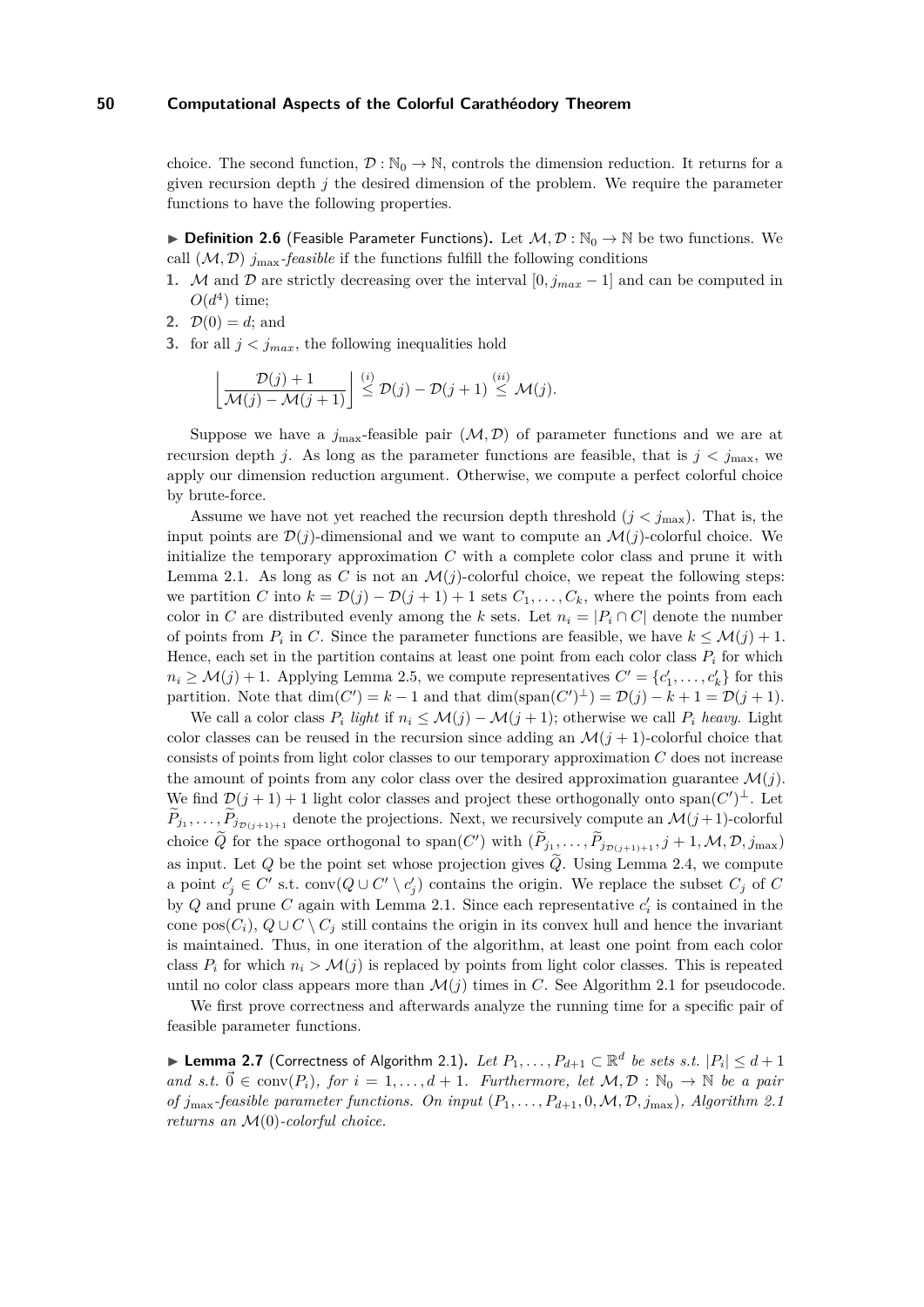|  | Algorithm 2.1: Approximation by Rebalancing |  |
|--|---------------------------------------------|--|
|  |                                             |  |

<span id="page-7-5"></span><span id="page-7-2"></span><span id="page-7-1"></span>**input**:  $P_1, \ldots, P_{d'+1} \subset \mathbb{R}^{d'}$  s.t.  $\vec{0} \in \text{conv}(P_i)$  for all  $i = 1, \ldots, d' + 1$ , recursion depth  $j \in \mathbb{N}_0$  (initially 0), approximation parameter function  $\mathcal{M} : \mathbb{N}_0 \to \mathbb{N}$ , dimension parameter function  $\mathcal{D}: \mathbb{N}_0 \to \mathbb{N}$ , recursion depth threshold  $j_{\text{max}}$  **if**  $j = j_{\text{max}}$  **then return** *brute force computed perfect colorful choice*  $C \leftarrow P_1$  Prune *C* with Lemma [2.1.](#page-3-1)  $d''$  ←  $D(j + 1); k$  ←  $d' - d'' + 1$  **while** *C is not an* M(*j*)*-colorful choice* **do** Partition *C* into *k* sets  $C_1, \ldots, C_k$  s.t. for all color classes  $P_i$  and all pairs of indices  $1 \leq l_1, l_2 \leq k$ , we have  $|\#(P_i \cap C_{l_1}) - \#(P_i \cap C_{l_2})| \leq 1$ . Apply Lemma [2.5](#page-5-1) to  $C_1, \ldots, C_k$ . Let  $C' = \{c'_1, \ldots, c'_k\}$  be the set of the representatives.  $\left| \text{Find } d'' + 1 \text{ color classes } P_{j_1}, \dots, P_{j_{d''+1}} \text{ s.t. } |C \cap P_{j_i}| \leq \mathcal{M}(j) - \mathcal{M}(j+1).$  $10 \ \ \ \ \ \ \ \ \ \textbf{for} \ \ i=1 \ \ to \ \ d''+1 \ \ \textbf{do}$  $\left| \right| \left| \right| P_{j_i} \leftarrow \text{orthogonal projection of } P_{j_i} \text{ onto } \text{span}(C')^{\perp}$  $Q \leftarrow \texttt{recursive}(P_{j_1}, P_{j_2}, \dots, P_{j_{d''+1}}, j+1, \mathcal{M}, \mathcal{D}, j_{\max})$  Apply Lemma [2.4](#page-5-0) to *C*' and *Q* to find a point  $c_i' \in C'$  s.t.  $\vec{0} \in \text{conv}(Q \cup C' \setminus \{c_i'\})$ .  $C \leftarrow \left(\bigcup_{j=1, j\neq i}^{k+1} C_j\right) \cup Q$  Prune *C* with Lemma [2.1.](#page-3-1) **<sup>16</sup> return** *C*

<span id="page-7-6"></span><span id="page-7-4"></span><span id="page-7-3"></span><span id="page-7-0"></span>**Proof.** We prove correctness by showing that the algorithm respects the parameter functions  $\mathcal{D}$  and  $\mathcal{M}$ . By our discussion above it is clear that the dimension in the *j*th recursion is  $\mathcal{D}(i)$ for  $j < j_{\text{max}}$ . Next, we show that in the *j*th recursion, the returned colorful choice is an  $\mathcal{M}(j)$ -colorful choice. The prove is by induction on the recursion depth. We have two base cases. First, if  $j = j_{max}$ , a perfect colorful choice is computed in line [2.](#page-7-1) Since  $\mathcal{M}(j) \geq 1$ , a perfect colorful choice is always an M(*j*)-colorful choice. Second, if *C* pruned with Lemma [2.1](#page-3-1) in line [4](#page-7-2) or line [15](#page-7-3) is already an  $\mathcal{M}(j)$ -colorful choice, the algorithm terminates, too. Hence, the induction hypothesis holds in both base cases. Assume now that the current recursion depth is  $j < j_{\text{max}}$  and the induction hypothesis holds for all  $j' > j$ . Let  $C^{(t)}$  denote the set *C* after *t* iterations of the while-loop in the *j*th recursion. We show the following invariant:  $(\alpha) \ \vec{0} \in \text{conv}(C^{(t)}),$ 

(*β*) for all color classes  $P_i$ ,  $i = 2, ..., d + 1$ , we have  $|C^{(t)} \cap P_i| \leq \mathcal{M}(j)$ , and

**(***γ***)** |*C* (*t*−1) ∩ *P*1| *>* |*C* (*t*) ∩ *P*1|, for *t* ≥ 1.

The invariant implies that the while-loop terminates and an  $\mathcal{M}(j)$ -colorful choice is returned. Before the first iteration, the invariant holds since  $C^{(0)} = P_1$ . Assume we are now in iteration *t* and the invariant holds for all previous iterations. Due to Lemmas [2.5](#page-5-1) and [2.4,](#page-5-0) we have  $\vec{0} \in \text{conv}(C^{(t)})$  and thus Property (*a*) holds. By the induction hypothesis, the recursively computed set *Q* in line [12](#page-7-4) is an  $\mathcal{M}(j+1)$ -colorful choice. Since we use only light color classes in the recursion, adding the points from *Q* to  $C^{(t)}$  does not violate Property ( $\beta$ ) of the invariant. It remains to show that we can always find  $\mathcal{D}(j + 1) + 1$  light color classes. Since *C* is pruned to at most  $\mathcal{D}(i) + 1$  points at the end of each while-loop iteration, the number of heavy color classes is upper bounded by  $\left| \frac{\mathcal{D}(j)+1}{\mathcal{M}(j)-\mathcal{M}(j+1)} \right|$ . This is at most  $\mathcal{D}(j) - \mathcal{D}(j+1)$ since  $M, D$  are feasible in the current recursion depth. Therefore, there are always at least  $\mathcal{D}(i+1) + 1$  light color classes.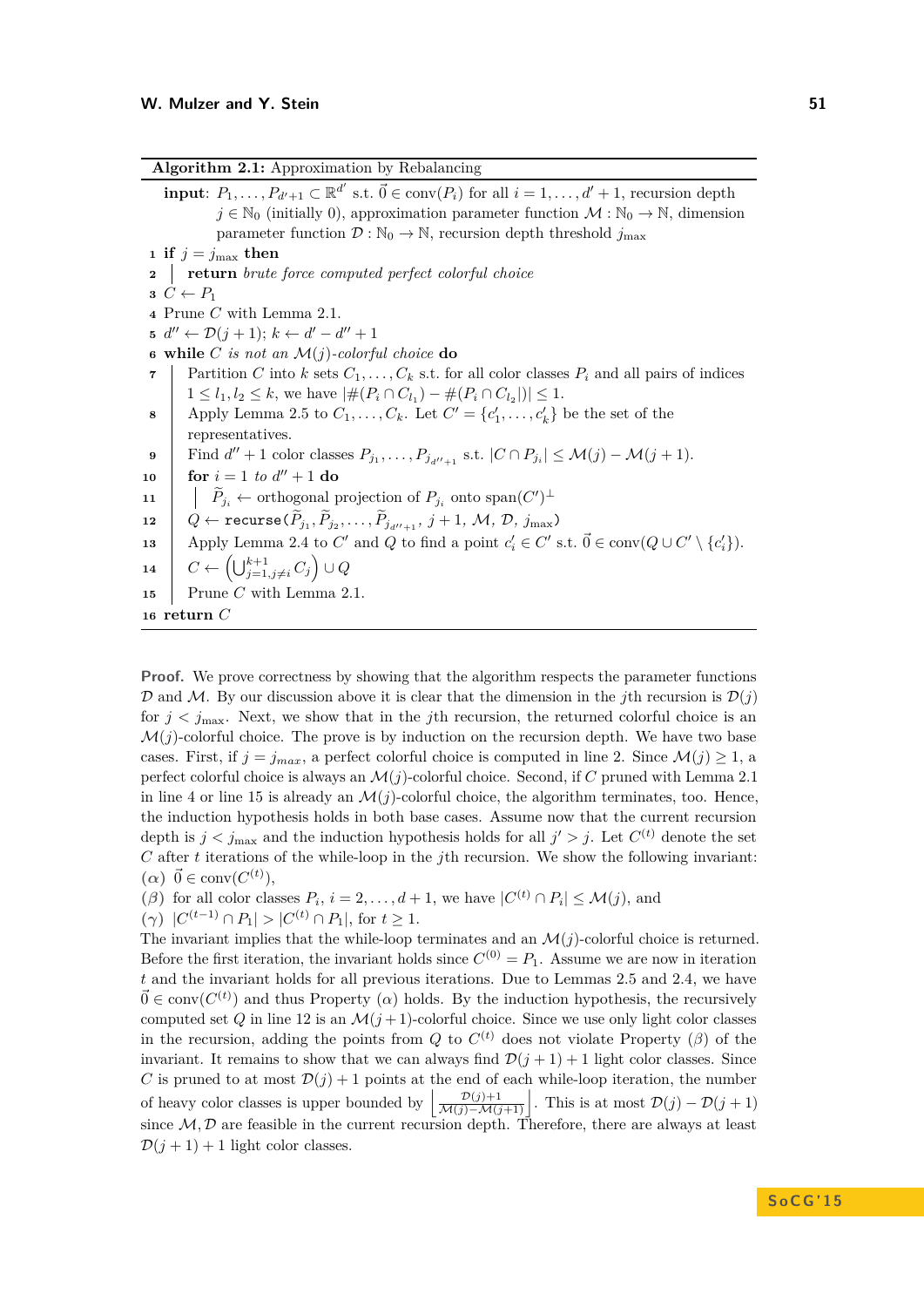Finally, we need to check that the number of points from  $P_1$  in  $C^{(t)}$  is strictly less than in  $C^{(t-1)}$ . Again, since  $\mathcal{M}, \mathcal{D}$  are feasible in recursion depth *j*, we have  $\mathcal{M}(j) + 1 \geq$  $\mathcal{D}(j) - \mathcal{D}(j+1) + 1 = k$ . Since  $C^{(t-1)}$  was not an  $\mathcal{M}(j)$ -colorful choice (otherwise the while-loop would have terminated),  $C^{(t-1)}$  contains at least  $\mathcal{M}(j) + 1$  points from  $P_1$ . Hence, each set  $C_i$  in line [7](#page-7-5) contains at least one point from  $P_1$ . Since one of these sets is removed in line [14](#page-7-6) and *Q* does not contain the color  $P_1$ , Property ( $\gamma$ ) of the invariant also holds.

 $\triangleright$  Remark. Before the applications of Lemmas [2.4](#page-5-0) and [2.5](#page-5-1) in Algorithm [2.1,](#page-7-0) we ensure general position by pruning the points with Lemma [2.1.](#page-3-1) Hence although Lemmas [2.4](#page-5-0) and [2.5](#page-5-1) require general position, the input of Algorithm [2.1](#page-7-0) does not need to be in general position.

**Proof of Theorem [1.3.](#page-2-1)** We use Algorithm [2.1](#page-7-0) with parameter functions  $\mathcal{M}(i) = \lceil \varepsilon(1 - i)\rceil$  $\varepsilon/2$ )<sup>*j*/2</sup>*d*] and  $\mathcal{D}(j) = [(1-\varepsilon/2)^j d]$ . In particular, we reduce the dimension by  $(\varepsilon/2)d$  in each step of the recursion. However, in the *j*th recursion, we do not compute an  $\lceil \varepsilon \mathcal{D}(j) \rceil$ -colorful choice, but a  $[(1 - \varepsilon)^{-j/2} \varepsilon \mathcal{D}(j)]$ -colorful choice. This "slack" increases throughout the recursion. It can be shown that M and D are  $\left(\frac{4}{3\varepsilon}(\ln(\varepsilon^3 d) - O(1))\right)$ -feasible. The proof is rather tedious and thus omitted from this extended abstract due to the space limitation. It can be found in the full version. Now, Lemma [2.7](#page-6-0) guarantees correctness.

It remains to analyze the running time. If the dimension becomes smaller than the desired approximation guarantee, that is  $\mathcal{D}(j) + 1 \leq \mathcal{M}(j)$ , pruning C with Lemma [2.1](#page-3-1) in line [4](#page-7-2) already gives a valid approximation. For  $\varepsilon = \Omega(d^{-1/5})$ , it can be shown that  $\mathcal{M}(j_*) \ge \mathcal{D}(j_*) + 1$  for  $j_* = \lceil (4/\varepsilon) \ln(2/\varepsilon) \rceil$ . Now, for  $\varepsilon = \Omega(d^{-1/6})$ , the parameter functions are feasible up to recursion depth *j*∗. Hence, the algorithm does not terminate with computing a perfect colorful choice by brute force in line [2,](#page-7-1) but always with a pruning step.

During each iteration of the while-loop, the maximum number of points from each color class is reduced by one until the desired approximation guarantee is reached. Thus, the total number of iterations is bounded by  $\mathcal{D}(j) + 1 - \mathcal{M}(j) = O(d)$ . Each iteration requires  $O(D(j)^4) = O(d^4)$  time. This results in  $d^{O((1/\varepsilon) \ln(1/\varepsilon))}$  total running time as claimed.

## <span id="page-8-1"></span>**2.3 Varying the Number of Color Classes**

First, we consider the case that we have "many" color classes: given  $\Theta(d^2 \log d)$  color classes, our algorithm computes a perfect colorful choice in  $d^{O(\log d)}$  time by repeatedly combining *m*-colorful choices (for some *m*) to one  $\lceil m/2 \rceil$ -colorful choice. The algorithm follows the structure of the Miller-Sheehy approximation algorithm for Tverberg partitions [\[10\]](#page-14-12) and improves the brute force  $d^{O(d)}$  algorithm. Second, we present an algorithm that computes a d  $(d - \Theta(\sqrt{d}))$ -colorful choice given only two color classes in  $O(d^4)$  time.

<span id="page-8-0"></span>▶ **Lemma 2.8.** *Let*  $C_1, \ldots, C_{d+1} \subset \mathbb{R}^d$  *be m-colorful choices s.t.*  $|C_i|$  ≤  $d+1$  *and s.t.*  $\vec{0} \in \text{conv}(C_i)$  *for*  $i = 1, \ldots, d + 1$ *. Furthermore, no color appears in more than one set*  $C_i$ *. Then, a*  $[m/2]$ -colorful choice *C s.t.*  $\vec{0} \in \text{conv}(C)$  *can be computed in*  $O(d^5)$  *time.* 

**Proof.** First, we prune each set  $C_i$  with Lemma [2.1.](#page-3-1) This requires  $O(d^5)$  time. Next, we proceed as in the proof of Proposition [2.3](#page-3-2) where we treat the sets  $C_i$  as the color classes. This time however, we do not partition a set  $C_i$  into two *arbitrary* sets  $C_{i,1}, C_{i,2}$  of equal size, but we distribute the points from each color class in  $C_i$  evenly among the both sets.

**Proof of Proposition [1.4.](#page-2-2)** Let *A* be an array of size  $k = \Theta(\log d)$ . We set  $c_0 = d + 1$  and  $c_i = [c_{i-1}/2]$ , for  $i = 1, \ldots, k-1$ . The *i*th cell of *A* stores a collection of  $c_i$ -colorful choices, such that each color class appears in exactly one colorful choice in *A*. Initially, *A*[0] contains all  $\Theta(d^2 \log d)$  color classes. We repeat the following steps, until we have computed a perfect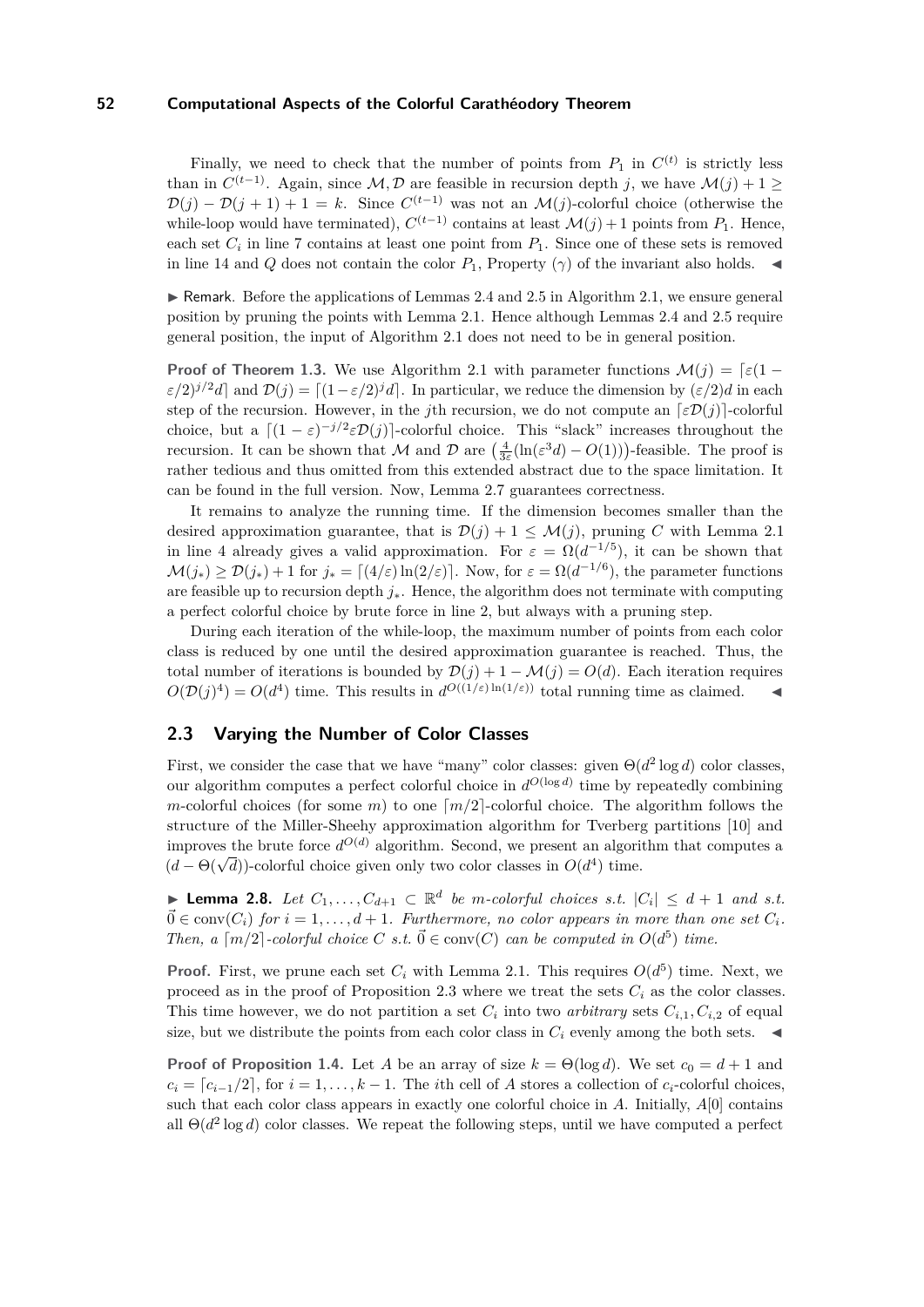colorful choice: let *i* be the maximum index s.t.  $A[i]$  contains some  $d+1$  sets  $C_1, \ldots, C_{d+1}$ . We apply Lemma [2.8](#page-8-0) to obtain one  $c_{i+1}$ -colorful choice *C*. Let  $C'$  be the set  $C$  pruned with Lemma [2.1.](#page-3-1) If  $C'$  is a perfect colorful choice, we return it. Otherwise, we add it to  $A[i+1]$ . Furthermore, we add all colors that were removed during the pruning to  $A[0]$ . As these colors do not appear anywhere else in *A*, the invariant is maintained. We claim that a combination of  $d+1$  sets in  $A[k]$  for  $k = \lfloor \log(d+1) \rfloor + 1$  results in a perfect colorful choice. We have  $c_j \leq \frac{d+1}{2^k} + 2$ . Thus, sets in  $A[\lceil \log(d+1) \rceil]$  are 3-colorful choices, sets in  $A\left[\log(d+1)\right]+1=A\left[k\right]$  are 2-colorful choices and the combination of  $d+1$  sets in  $A[k]$  gives a perfect colorful choice. It remains to show that we can always make progress. The array has  $k = \Theta(\log d)$  levels and each colorful choice has at most *d* colors. Thus, for  $d^2k + 1 = \Theta(d^2 \log d)$  colors, the pigeonhole principle implies that there is a cell with  $d+1$ sets.

Let us consider the running time. One combination step takes  $O(d^5)$  time. To compute a set in level *i*, we have to compute  $d+1$  sets in level  $i-1$ . Hence, computing one set in level  $k + 1$  takes  $d^{O(\log d)}$  $time.$ 

**Proof of Proposition [1.5.](#page-2-3)** Let *P* and *Q* be the two color classes. Let *k* be a parameter to be determined later. We prune *P* with Lemma [2.1](#page-3-1) and partition it into *k* sets  $P_1, \ldots, P_k$  of equal size. We apply Lemma [2.5](#page-5-1) to obtain representatives  $P' = \{p'_1, \ldots, p'_k\}$  for these sets and project *Q* onto the  $(d - k + 1)$ -dimensional subspace span $(P')^{\perp}$ . Again, we prune *Q* with Lemma [2.1](#page-3-1) and apply Lemma [2.4](#page-5-0) to replace one point  $p'_i$  of  $P'$  with  $Q$ . Thus, the set  $C = \bigcup_{j=1,j\neq i}^k P_i \cup Q$  contains the origin its convex hull and has at most max $\{[(d+1)(1 - 1)]\}$  $(1/k)$ ,  $d - k + 2$ } points of each color. Setting  $k = \Theta(\sqrt{d})$  gives the result.

# **3 The Nearest Colorful Polytope Problem**

The complexity class *Polynomial-Time Local Search* (PLS) contains local search problems for which a single improvement step can be carried out in polynomial time. In contrast to complexity classes for decision problems such as P and NP, the existence of a solution (a local optimum) to a PLS problem is always guaranteed. Instead, the difficulty lies in finding the solution. Mathematically, a PLS problem *A* is a relation  $A \subseteq \mathcal{I} \times \mathcal{S}$ , where *I* is the set of *problem instances* and  $S$  is the set of *candidate solutions*. The relation  $A$  is in PLS if

- problem instances  $I \in \mathcal{I}$  and candidate solutions  $s \in \mathcal{S}$  are polynomial-time verifiable and the size of the valid candidate solutions for an instance  $I$  is polynomial in the size of  $I$ ;
- there is a polynomial-time computable function  $\mathcal{B}: \mathcal{I} \to \mathcal{S}$  that returns some candidate  $\rightarrow$ solution (the base solution) for each instance;
- there is a polynomial-time computable function  $C : \mathcal{I} \times \mathcal{S} \to \mathbb{N}$  that assigns *costs* to each **COL** instance-solution pair;
- there is a polynomial-time computable neighborhood function  $\mathcal{N}: \mathcal{I} \times \mathcal{S} \to 2^{\mathcal{S}}$  assigning  $\overline{\phantom{a}}$ each candidate solution a set of neighboring candidate solutions; and
- for every instance  $I \in \mathcal{I}$ , A contains exactly the pairs  $(I, s)$  so that *s* is a *local optimum*  $\rightarrow$ for *I*; i.e., all elements in  $\mathcal{N}(I, s)$  have smaller costs in a maximization problem and larger costs in a minimization problem.

The computational problem modeled by *A* is: given  $I \in \mathcal{I}$ , find an  $s \in \mathcal{S}$  s.t.  $(I, s) \in A$ . The following algorithm is called the *standard algorithm*: start with the base solution  $\mathcal{B}(I)$ and use  $\mathcal N$  to improve until a local optimum is reached. Each iteration takes polynomial time, but the total number of iterations may be exponential. There are examples where it is PSPACE-hard to find the solution given by the standard algorithm [\[1,](#page-14-13) Chapter 2].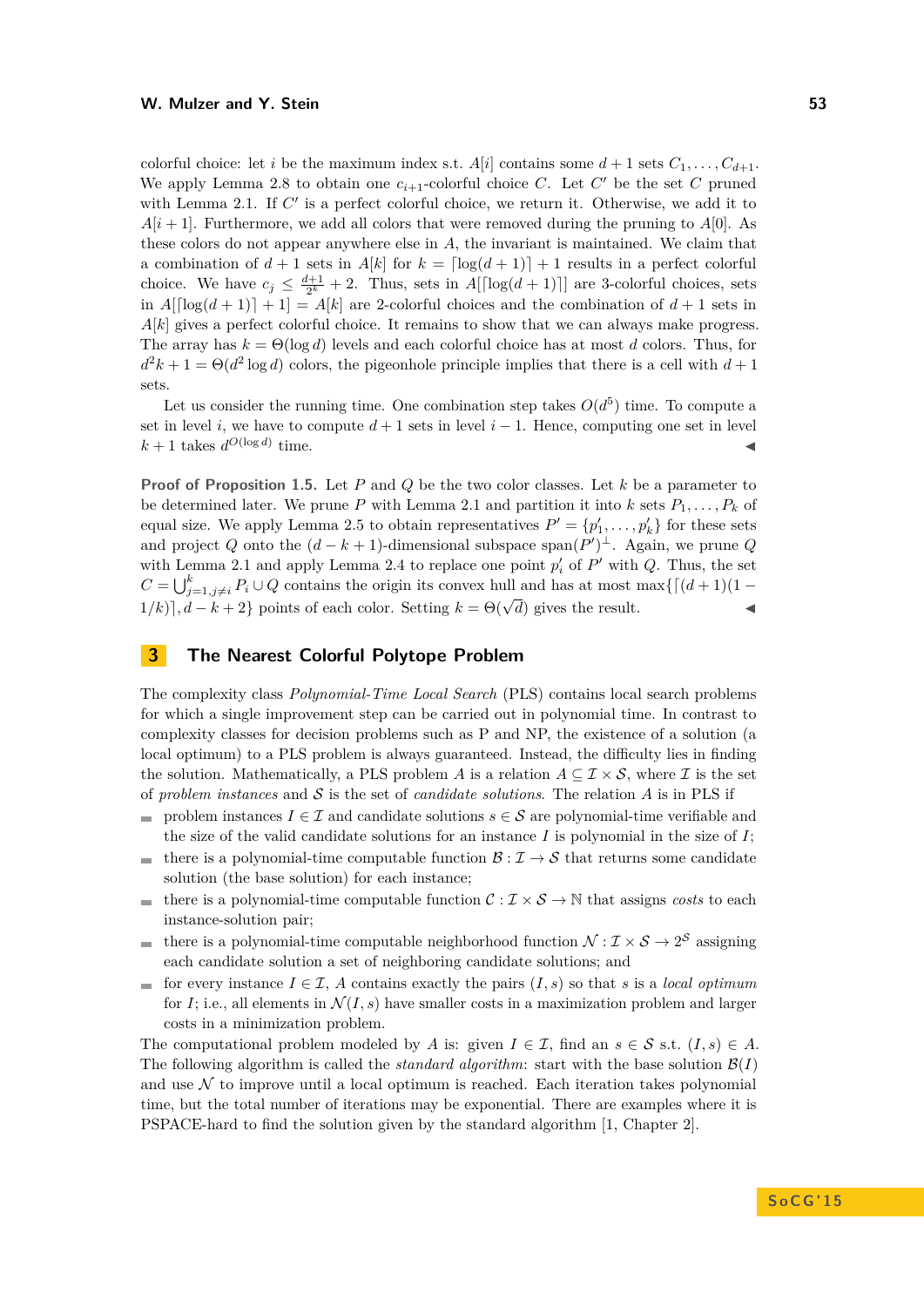To define hardness with respect to PLS, we need an appropriate notion of reduction. A *PLS-reduction* from a PLS-problem *A* to a PLS-problem *B* is given by two polynomial-time computable functions  $f : \mathcal{I}_A \to \mathcal{I}_B$  and  $g : \mathcal{I}_A \times \mathcal{S}_B \to \mathcal{S}_A$  such that *f* maps *A*-instances to *B*-instances and *g* maps local optima for *B* to local optima for *A*. Thus, if *A* is PLS-reducible to *B*, we can convert any algorithm for *B* into an algorithm for *A* with polynomial-time overhead. We call *B PLS-complete* if all problems in PLS are PLS-reducible to *B*.

Like PPAD, PLS is a subset of the class *Total Function NP* (TFNP). TFNP contains search problems whose solution can be verified in polynomial time. No problem in TFNP can be NP-hard unless  $NP = \text{coNP}$  [\[5\]](#page-14-7). On the other hand, it is not believed that PLS-complete problems can be solved in polynomial time, although this would not break any assumptions on complexity classes. For more information see one of the several main publications on the topic [\[1,](#page-14-13) [9,](#page-14-14) [14,](#page-14-15) [5\]](#page-14-7). In the language of PLS, L-NCP is defined as follows:

#### ▶ **Definition 3.1** (L-NCP).

**Instances**  $\mathcal{I}_{\text{NCP}}$ . Set families  $P = \{P_1, \ldots, P_n\}$  in  $\mathbb{R}^d$ , where each  $P_i \subset \mathbb{R}^d$  is a color. **Solutions**  $S_{\text{NCP}}$ . All perfect colorful choices, i.e., sets with exactly one point of each color. **Cost function**  $\mathcal{C}_{\text{NCP}}$ . Let  $S_{\text{NCP}}$  be a colorful choice. Then,  $\mathcal{C}_{\text{NCP}}(S_{\text{NCP}}) = ||\text{conv}(S_{\text{NCP}})||_1$ ,

where  $\|\text{conv}(S_{\text{NCP}})\|_1 = \min\{\|q\|_1 | q \in \text{conv}(S_{\text{NCP}})\}.$  We want to minimize  $\mathcal{C}_{\text{NCP}}$ . **Neighborhood**  $\mathcal{N}_{\text{NCP}}$ . The neighbors  $\mathcal{N}_{\text{NCP}}(S_{\text{NCP}})$  of a colorful choice  $S_{\text{NCP}}$  are all colorful

choices that can be obtained by swapping one point with another point of the same color. We reduce the following PLS-complete problem [\[14,](#page-14-15) Corollary 5.12] to L-NCP.

# ▶ **Definition 3.2** (Max-2SAT/Flip).

- **Instances**  $\mathcal{I}_{\text{M2SAT}}$ . All weighted 2-CNF formulas  $\bigwedge_{i=1}^{d} C_i$ , where each clause  $C_i$  is the disjunction of at most two literals and has weight  $w_i \in \mathbb{N}_+$ .
- **Solutions**  $\mathcal{S}_{M2SAT}$ . Let  $x_1, x_2, \ldots, x_n$  be the variables appearing in the clauses. Then, every complete assignment  $A: \{x_1, \ldots, x_n\} \to \{0,1\}$  of these variables is a solution.
- **Cost function**  $C_{M2SAT}$ . The cost of an assignment is the sum of the weights of all satisfied clauses. We want to maximize the cost function.
- **Neighborhood**  $\mathcal{N}_{\text{M2SAT}}$ . The neighbors  $\mathcal{N}_{\text{M2SAT}}(\mathcal{A})$  of an assignment  $\mathcal{A}$  are all assignments obtained by flipping (i.e., negating) a single variable in  $\mathcal{A}$ .

**Proof of Theorem [1.6.](#page-2-4)** Let  $I_{\text{M2SAT}} = (C_1, \ldots, C_d, w_1, \ldots, w_d, x_1, \ldots, x_n)$  be an instance of M2SAT. We construct an instance  $I_{\text{NCP}}$  of L-NCP in which each colorful choice encodes an assignment to the variables in  $I_{\text{M2SAT}}$ . Furthermore, the distance to the origin of the convex hull of a colorful choice in  $I_{\text{NCP}}$  will be the total weight of all unsatisfied clauses of the encoded assignment for  $I_{\text{M2SAT}}$ .

For each variable  $x_i$ , we introduce a color class  $P_i = \{p_i, \overline{p_i}\}\)$  consisting of two points in  $\mathbb{R}^d$ that encode whether  $x_i$  is set to 1 or 0. We assign the *j*th dimension to the *j*th clause and set  $(p_i)_j = -nv_j$ , if  $x_i = 1$  satisfies clause *j*, and  $(p_i)_j = w_j$ , otherwise. Similarly,  $(\overline{p_i})_j = -nv_j$ , if  $x_i = 0$  satisfies  $C_j$ , and  $(\overline{p_i})_j = w_j$  otherwise. A colorful choice *S* of  $P_1, \ldots, P_n$  corresponds to the assignment in  $I_{\text{M2SAT}}$  where  $x_i$  is 1 if  $p_i \in S$  and 0 if  $\overline{p_i} \in S$ . More formally, we define a mapping  $g : \mathcal{I}_{M2SAT} \times \mathcal{S}_{NCP} \rightarrow \mathcal{S}_{M2SAT}$  between the solutions of the L-NCP instance and the M2SAT instance in the following way:

$$
g(I_{\text{M2SAT}}, S_{\text{NCP}})(x_i) = \begin{cases} 1 & \text{if } p_i \in S_{\text{NCP}}, \text{ and} \\ 0 & \text{if } \overline{p_i} \in S_{\text{NCP}}. \end{cases}
$$

The main idea is to construct an instance of L-NCP in which the convex hull of a colorful choice *S* contains the origin if projected onto the dimensions corresponding to the satisfied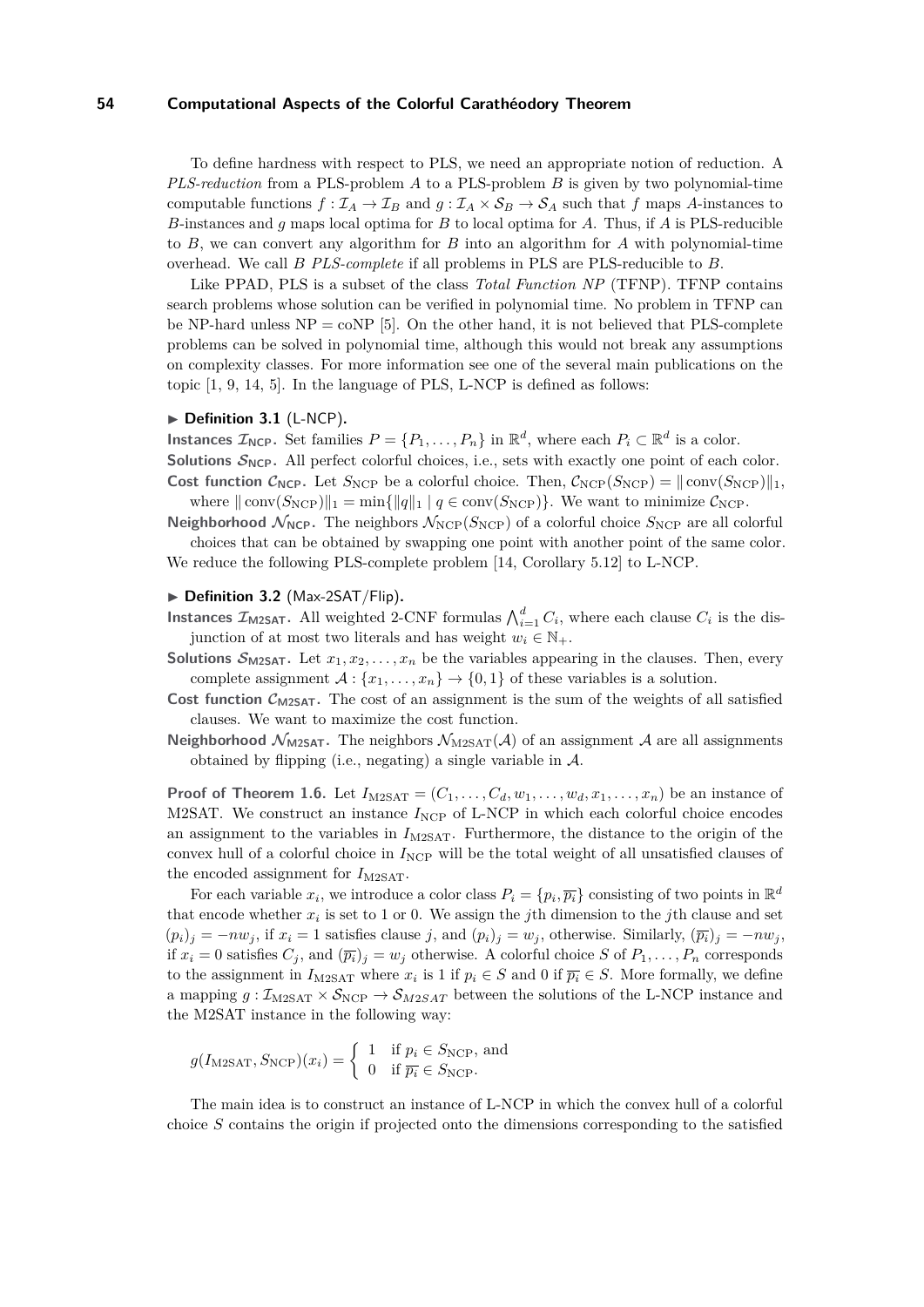<span id="page-11-0"></span>

**Figure 2** Construction of the point sets corresponding to the M2SAT instance  $(x_1 \vee \overline{x_2}) \wedge (x_2 \vee x_3)$ with weights 3 and 6, respectively.

clauses. Furthermore, if projected onto the subspace corresponding to the unsatisfied clauses, the distance of  $conv(S)$  to the origin will be equal to the total weight of those clauses.

We introduce additional helper color classes to decrease the distance to the origin in dimensions that correspond to satisfied clauses. In particular, we have for each clause  $C_i$  a color class  $H_j = \{h_j\}$  consisting of a single point, where

$$
(h_j)_k = \begin{cases} (d+1)\left((n+2) - \frac{d}{d+1}\right)w_j & \text{if } k = j \text{, and} \\ w_k & \text{otherwise.} \end{cases}
$$

The last helper color class  $H_{d+1} = \{h_{d+1}\}\$  again contains a single point, but now all coordinates are set to the clause weights, i.e.,  $(h_{d+1})_j = w_j$  for  $j = 1, \ldots, d$ . See Fig. [2.](#page-11-0)

The remaining proof is divided into two parts:  $(i)$  for every colorful choice  $S_{\text{NCP}}$  of the L-NCP problem instance  $\{P_1, \ldots, P_n, H_1, \ldots, H_{d+1}\}\)$ , the cost  $\mathcal{C}_{NCP}(S_{NCP})$  is lower-bounded by the total weight of unsatisfied clauses in  $g(S_{\text{NCP}})$ ; and (ii) this lower bound is tight, i.e., the distance of the convex hull of any colorful choice  $S_{\text{NCP}}$  to the origin is at most the total weight of unsatisfied clauses in  $g(S_{\text{NCP}})$ .

Both claims together imply that  $C_{NCP}(S_{NCP})$  equals the total weight of unsatisfied clauses for the assignment  $g(S_{\text{NCP}})$ , which proves the theorem. Consider some local optimum  $S_{\text{NCP}}^*$ of the L-NCP instance. By definition, the costs of all other colorful choices that can be obtained from  $S^*_{\text{NCP}}$  by exchanging one point with another of the same color are greater or equal to  $C_{\text{NCP}}(S_{\text{NCP}}^*)$ . That is, the total weight of unsatisfied clauses in  $g(S_{\text{NCP}}^*)$  cannot be decreased by flipping a variable, which is equivalent to  $g(S^*_{\text{NCP}})$  being a local optimum of the M2SAT instance.

- (i) Let  $S_{\text{NCP}}$  be a colorful choice and assume some clause  $C_j$  is not satisfied by  $g(S_{\text{NCP}})$ . By construction, the *j*th coordinate of each point *q* in  $S_{\text{NCP}}$  is at least *w<sub>j</sub>*. Thus, the *j*th coordinate of every convex combination of the points in  $S_{\text{NCP}}$  is at least  $w_j$ . This implies (i).
- (ii) Given a colorful choice  $S_{\text{NCP}}$ , we construct a convex combination of  $S_{\text{NCP}}$  that gives a point *p* whose distance to the origin is exactly the total weight of unsatisfied clauses in  $g(S_{\text{NCP}})$ . Let in the following part  $A_k$  denote the set of clauses  $C_j$  that are satisfied by exactly k literals with respect to  $g(S_{\text{NCP}})$ , for  $k = 0, 1, 2$ . As a first step towards constructing *p*, we show the existence of an intermediate point in the convex hull of the helper classes.

<span id="page-11-1"></span>► **Lemma 3.3.** *There is a point*  $h \in \text{conv}(H_1, \ldots, H_{d+1})$  *whose jth coordinate is*  $(n+2)w_j$ *if*  $j \in A_2$  *and*  $w_j$  *otherwise.*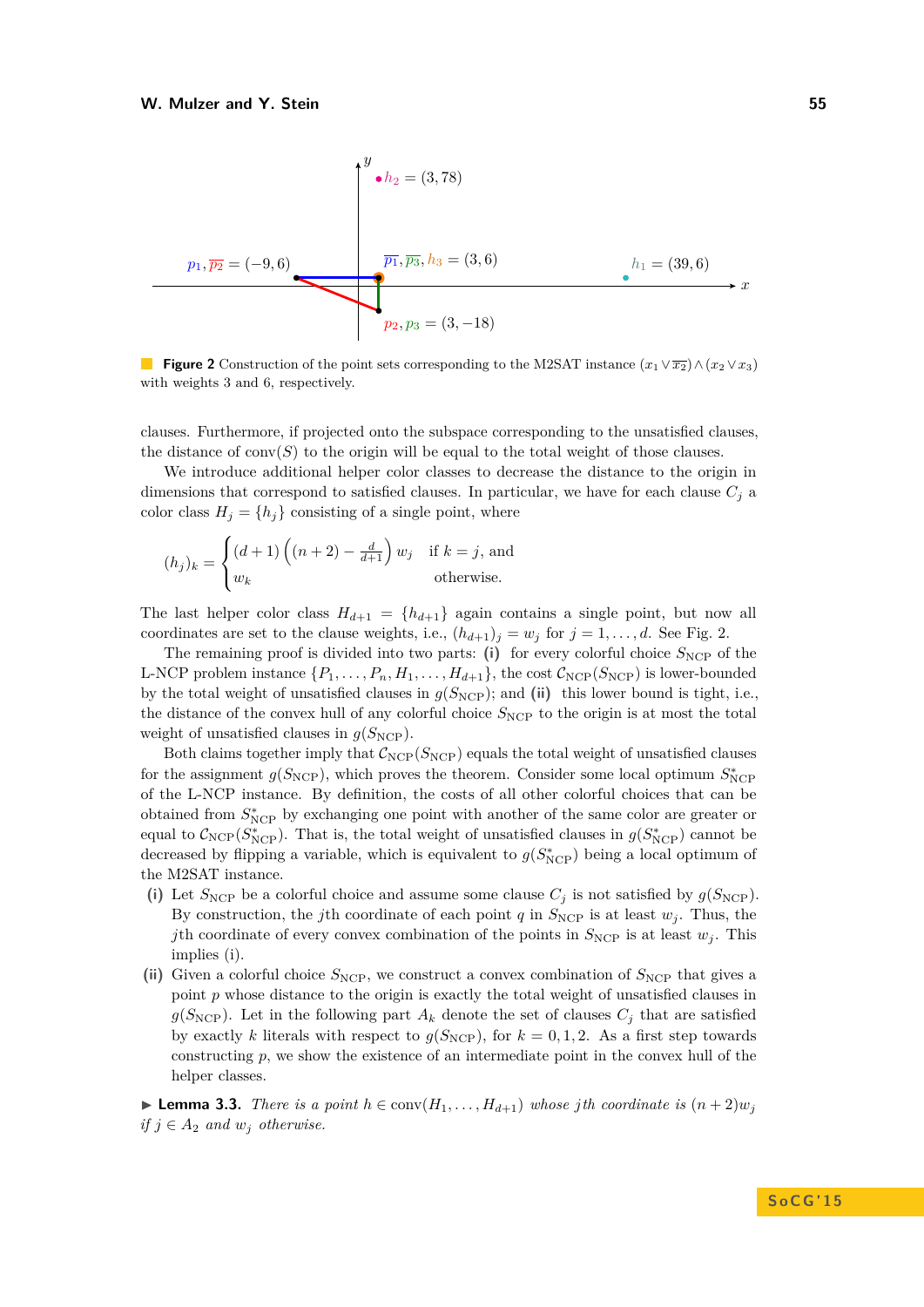**Proof.** Take  $h = \sum$ *a*∈*A*<sup>2</sup>  $\frac{1}{d+1}h_a + \left(1 - \frac{|A_2|}{d+1}\right)h_{d+1}$ . Then, for  $j \in A_0 \cup A_1$ , we have

$$
(h)_j = \sum_{a \in A_2} \frac{1}{d+1} (h_a)_j + \left(1 - \frac{|A_2|}{d+1}\right) (h_{d+1})_j \stackrel{j \notin A_2}{=} \sum_{a \in A_2} \frac{1}{d+1} w_j + \left(1 - \frac{|A_2|}{d+1}\right) w_j = w_j.
$$

And for  $j \in A_2$ , we have

$$
(h)_j = \sum_{a \in A_2} \frac{1}{d+1} (h_a)_j + \left(1 - \frac{|A_2|}{d+1}\right) (h_{d+1})_j
$$
  
= 
$$
\frac{1}{d+1} h_j + \sum_{a \in A_2 \setminus \{j\}} \frac{1}{d+1} (h_a)_j + \left(1 - \frac{|A_2|}{d+1}\right) (h_{d+1})_j
$$
  
= 
$$
\left( (n+2) - \frac{d}{d+1} \right) w_j + \frac{d}{d+1} w_j = (n+2) w_j,
$$

as desired.  $\blacksquare$ 

Let  $l_i \in P_i$  be the point from  $P_i$  in  $S_{\text{NCP}}$ . Consider  $p = \sum_{i=1}^n \frac{1}{n+1} l_i + \frac{1}{n+1} h$ . We show that  $(p)_j = w_j$ , for  $j \in A_0$ , and  $(p)_j = 0$ , otherwise. Let us start with  $j \in A_0$ . Since  $g(S_{NCP})$ does not satisfy  $C_j$ , the *j*th coordinate of the points  $l_1, \ldots, l_n$  is  $w_j$ . Also,  $(h)_j = w_j$ , by Lemma [3.3.](#page-11-1) Thus,  $(p_j = w_j)$ . Consider now some  $j \in A_1$  and let *b* be s.t. the point  $l_b$ corresponds to the single literal that satisfies  $C_j$ .

$$
(p)_j = \sum_{i=1}^n \frac{1}{n+1} (l_i)_j + \frac{1}{n+1} (h)_j
$$
  
= 
$$
\frac{1}{n+1} (l_b)_j + \sum_{i=1, i \neq b}^n \frac{1}{n+1} (l_i)_j + \frac{1}{n+1} (h)_j = \frac{-n}{n+1} w_j + \frac{n}{n+1} w_j = 0.
$$

Finally, consider some  $j \in A_2$  and let  $b_1, b_2$  be the indices of the two literals that satisfy  $C_j$ .

$$
(p)_j = \sum_{i=1}^n \frac{1}{n+1} (l_i)_j + \frac{1}{n+1} (h)_j
$$
  
= 
$$
\frac{1}{n+1} (l_{b_1})_j + \frac{1}{n+1} (l_{b_2})_j + \sum_{i=1, i \notin \{b_1, b_2\}}^n \frac{1}{n+1} (l_i)_j + \frac{1}{n+1} (h)_j
$$
  
= 
$$
\frac{-2n}{n+1} w_j + \frac{n-2}{n+1} w_j + \frac{n+2}{n+1} w_j = 0
$$

This concludes the proof of  $(ii)$ .

**Proof of Theorem [1.7.](#page-2-5)** The proof of Theorem [1.6](#page-2-4) can be adapted easily to reduce 3SAT to G-NCP. Given a set of clauses  $C_1, \ldots, C_d$ , we set the weight of each clause to 1 and construct the same point sets as in the PLS reduction. Additionally, we introduce for each clause  $C_j$  a new helper color class  $H'_j = \{h'_j\}$ , where

$$
(h'_i)_j = \begin{cases} (d+1)\left((2n+2) - \frac{d}{d+1}\right) & \text{if } i = j, \text{ and} \\ 1 & \text{otherwise.} \end{cases}
$$

Let *S* now be any colorful choice and  $A = g(S)$  the corresponding assignment. As in the PLS-reduction, we define the sets  $A_k$ ,  $k = 0, \ldots, 3$ , to contain all clauses that are satisfied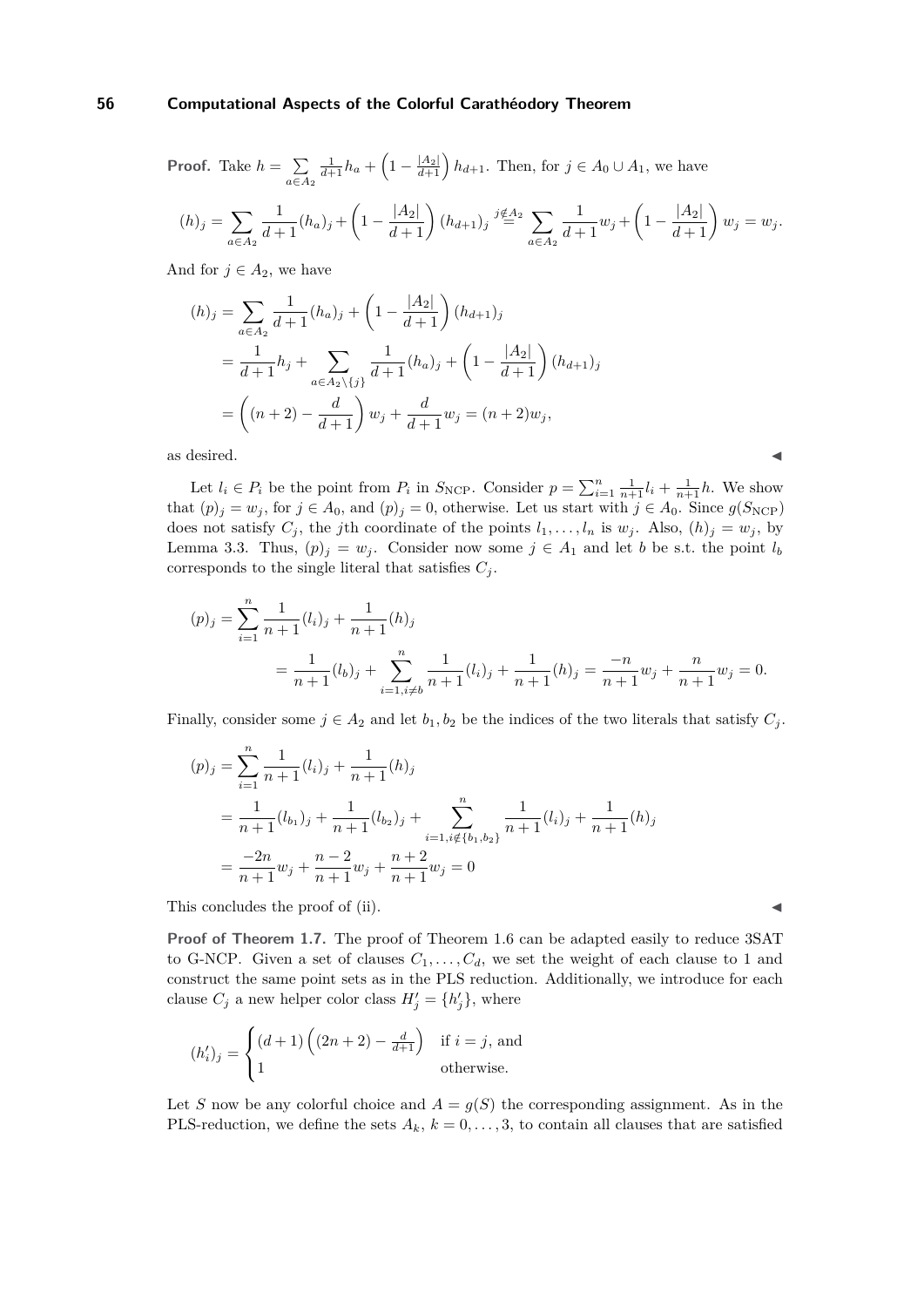#### **W. Mulzer and Y. Stein 57**

by exactly *k* literals in the assignment *A*. Then, the following point *h* is contained in the convex hull of the helper points:

$$
h = \sum_{a \in A_2} \frac{h_a}{d+1} + \sum_{a' \in A_3} \frac{h'_{a'}}{d+1} + \left(1 - \frac{|A_2|}{d+1}\right)h_{d+1}.
$$

Again, the convex combination  $p = \sum_{i=1}^{n} \frac{1}{n+1} l_i + \frac{1}{n+1} h$  results in a point in the convex hull of *S* whose distance to the origin is the number of unsatisfied clauses, where  $l_i \in P_i$ denotes the point from  $P_i$  that is contained in *S*. Together with Claim (i) from the proof of Theorem [1.6,](#page-2-4) 3SAT can be decided by knowing a global optimum *S* ∗ to the NCP problem: if the distance from conv $(S^*)$  to the origin is 0,  $g(S^*)$  is a satisfying assignment. If not, there exists no satisfying assignment at all.

As mentioned in the introduction, we can adapt the proof of Theorem [1.7](#page-2-5) to answer a question by Bárány and Onn [\[4\]](#page-14-3). Again, this result was obtained independently by Meunier and Sarrabezolles [\[8\]](#page-14-8).

▶ **Corollary 3.4.** *Let*  $P_1, \ldots, P_n \subset \mathbb{R}^d$  *be an input for G-NCP. Then, G-NCP is still NP-hard if we require*  $n = d + 1$ .

**Proof.** Let *F* be a 3SAT formula with *d* clauses and *n* variables. As in the proof of Theorem [1.7,](#page-2-5) we construct  $n + 2d + 1 =: d' + 1$  point sets in  $\mathbb{R}^d$  s.t. there is a colorful choice containing the origin in its convex hull if and only if *F* is satisfiable. Since  $d' > d$ , we can lift the point sets to  $R^{d'}$  by appending 0-coordinates. Then, we have  $d' + 1$  point sets s.t. there is a colorful choice containing the origin in its convex hull if and only if  $F$  is satisfiable.

#### **4 Conclusion**

We have proposed a new notion of approximation for the colorful Carathéodory theorem and presented an abstract approximation scheme. By choosing the parameters carefully, we obtain a polynomial-time algorithm that computes  $\lceil \varepsilon d \rceil$ -colorful choices for any constant  $\varepsilon > 0$ . One of the key motivations for studying this kind of approximation was the tight connection to approximating Tverberg's theorem. Here, approximation means computing a Tverberg partition of smaller size than guaranteed by Tverberg's theorem. Unfortunately, if we convert the algorithm from Theorem [1.3](#page-2-1) to an approximation algorithm for Tverberg's theorem using Sarkaria's proof, we obtain an algorithm with a trivial approximation guarantee. However, the approximation guarantee of the algorithm from Theorem [1.3](#page-2-1) is right at the threshold: any efficient algorithm computing an  $d^{\mu}$ -colorful choice for some  $\mu < 1$  results in a nontrivial efficient approximation algorithm for Tverberg's theorem. This is particularly interesting as no deterministic nontrivial efficient approximating algorithm for Tverberg's theorem is known. The existence of such an algorithm was conjectured by Miller and Sheehy [\[10\]](#page-14-12).

In the second part, we have studied the complexity of a natural generalization of the colorful Carathéodory theorem, the Nearest Colorful Polytope problem, in two settings. First, we proved that the corresponding local search problem L-NCP is PLS-complete by a reduction to Max2SAT. Using an adaptation of this reduction, we proved that the problem becomes NP-hard if we restrict the solutions to global optima. Although the PLS-completeness of L-NCP together with Bárány's proof indicate that PLS is the right complexity class to show hardness of the colorful Carathéodory problem, there is a striking difference between the colorful Carathéodory problem and any known PLS-complete problem: the costs of local optima are known a-priori. While a PLS-complete problem with this property would not lead to a contradiction, this creates a major stumbling block in the construction of a reduction.